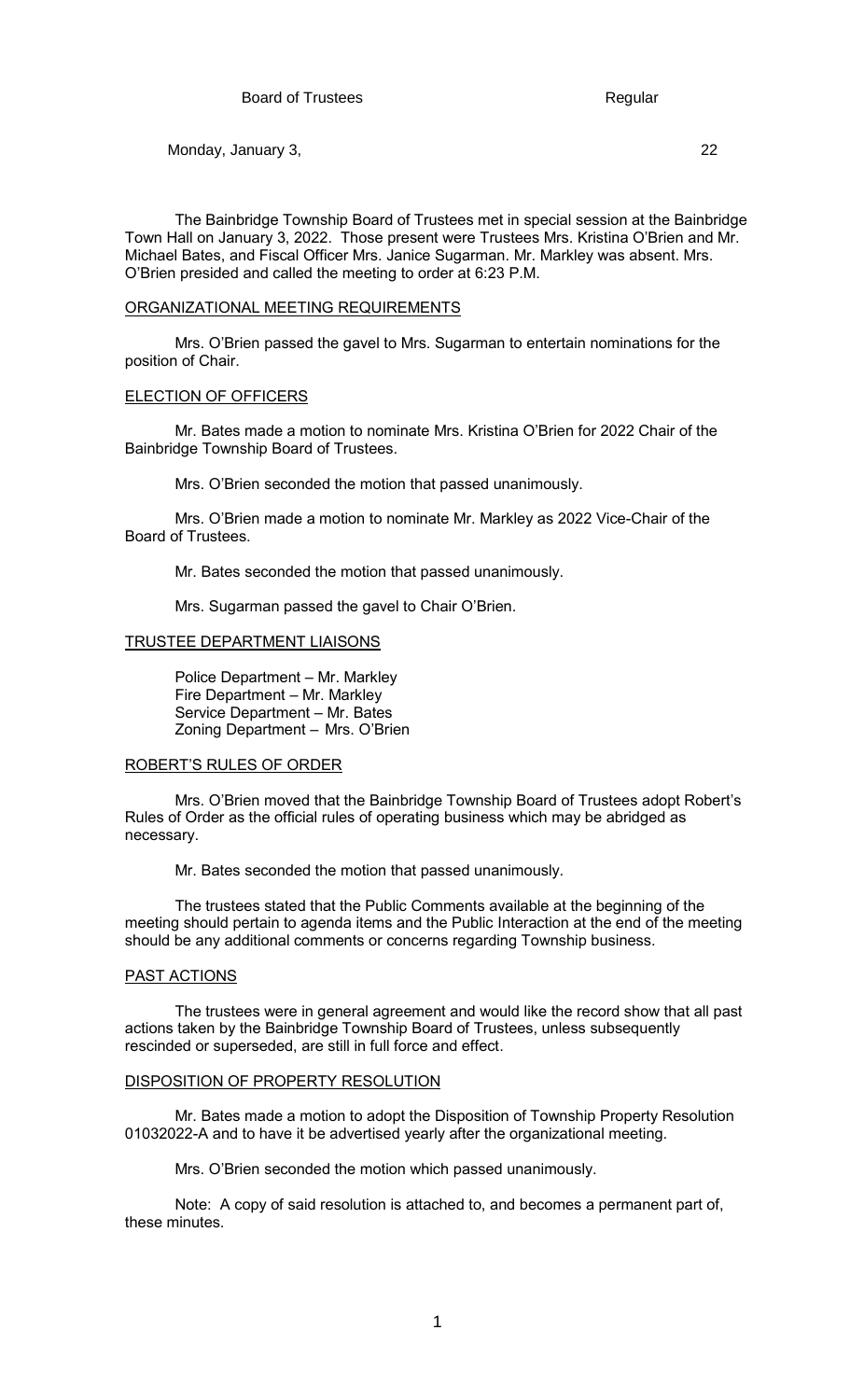#### OPEN MEETINGS RESOLUTION

Mrs. O'Brien moved that the Bainbridge Township Board of Trustees adopt the "Open Meetings" Resolution 01032022-B pursuant to ORC 121.22.

Mr. Bates seconded the motion that passed unanimously.

Note: A copy of said resolution is attached to, and becomes a permanent part of, these minutes.

#### PUBLIC RECORDS RESOLUTION

Mrs. O'Brien moved that the Bainbridge Township Board of Trustees adopt the "Public Records" Resolution 01032022-C pursuant to ORC 149.43.

Mr. Bates seconded the motion that passed unanimously.

Note: A copy of said resolution is attached to, and becomes a permanent part of, these minutes.

#### TRUSTEE MEETING SCHEDULE FOR 2022

Mrs. O'Brien moved that the Bainbridge Township Board of Trustees adopt for 2022 the trustees' meeting schedule as the second and fourth Mondays at 7:00 P.M. with the exception of December  $5<sup>th</sup>$  and 19<sup>th</sup>. Executive sessions will be held at 6:00 P.M.

Mr. Bates seconded the motion which passed unanimously.

Note: A copy of said meeting schedule is attached to, and becomes a permanent part of, these minutes.

#### PROVISION FOR TRUSTEES TO ATTEND OTHER FUNCTIONS

Mrs. O'Brien moved to adopt the attached list as meeting allowances for the Bainbridge Township Board of Trustees to attend as needed, and to include this list with the annual organizational template and minutes of January 3, 2022.

Mr. Bates seconded the motion that passed unanimously.

Note: A copy of said meeting memo is attached to, and becomes a permanent part of, these minutes.

## COMPENSATION FOR TRUSTEES AND FISCAL OFFICER

Mrs. O'Brien made a motion, that the trustees, as well as the fiscal officer, be compensated for their services in equal monthly payments with any adjustments to be made in December, pursuant to stated amounts as authorized by the ORC.

Mr. Bates seconded the motion that passed unanimously.

#### **BENEFITS**

Medical and Major Medical - All full-time employees as well as the trustees and fiscal officer are eligible for these benefits. Those who enroll assume 10% of the cost for the same. Township personnel are offered Medical Mutual.

Life Insurance - Full-time employees and elected officials: \$18,000.

Weekly Disability Income - Full-time employees receive 60% of their weekly income. Dental - All full-time employees, the trustees and the fiscal officer are covered at no cost to them should they choose to enroll.

Vision - All full-time employees, the trustees and the fiscal officer assume 100% of the cost should they choose to enroll.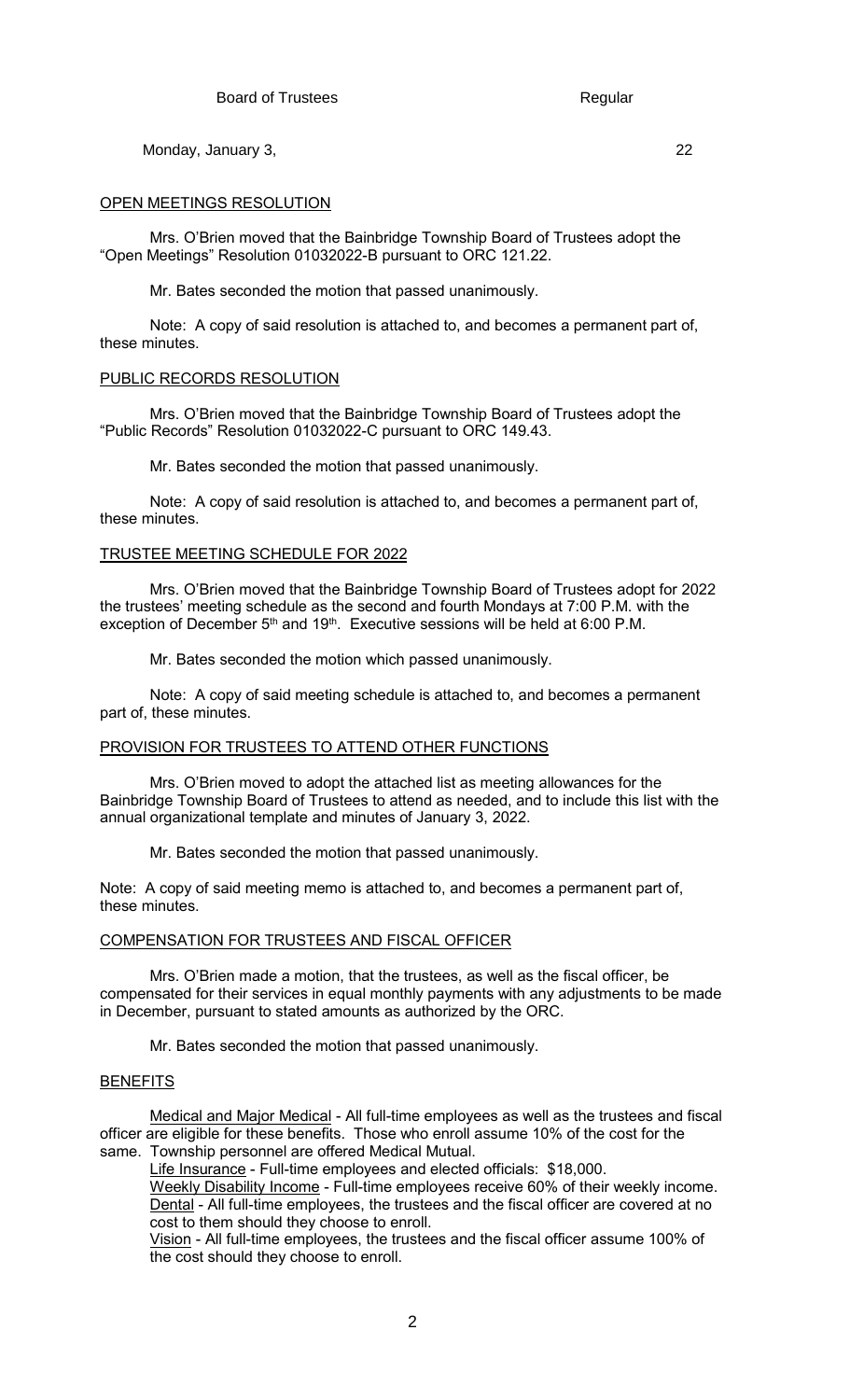Additional benefits are included in the Personnel Policy Manual which has been distributed to all full-time employees since 1987, and revised and distributed to all employees in 2020.

#### GEAUGA COUNTY HEALTH DISTRICT ADVISORY COUNCIL

The trustees were in general agreement that Michael Bates should represent Bainbridge Township on the Geauga County Health District Advisory Council. The trustees were in general agreement that Mrs. O'Brien should be the alternate representative for Bainbridge Township on the Geauga County Health Advisory Council.

#### CHAGRIN RIVER WATERSHED PARTNERS

The trustees were in general agreement that Kristina O'Brien should represent Bainbridge Township, and Jeffrey Markley should serve as the alternate, on the Chagrin River Watershed Partners.

### SOLON-BAINBRIDGE JEDD BOARD

The trustees were in general agreement that Kristina O'Brien should represent Bainbridge Township on the Solon – Bainbridge JEDD Board.

#### TOWNSHIP BUILDING & PARKS RATES

Mrs. O'Brien made a motion to retain the current Town Hall, Burns-Lindow, Centerville Mills, Settlers Park, River Road Park, Heritage Park, and the Fire Department meeting room rates for 2022.

Mr. Bates seconded the motion that passed unanimously.

Note: A copy of said rates is attached to, and becomes a permanent part of, these minutes.

#### CEMETERY RATES

Mrs. O'Brien made a motion to retain the current Cemetery rates for the year 2022.

Mr. Bates seconded the motion that passed unanimously.

Note: A copy of said rates is attached to, and becomes a permanent part of, these minutes.

## FEE SCHEDULE FOR COPIES OF TOWNSHIP DOCUMENTS

The trustees were in general agreement to retain the present rate schedule for copies which is as follows:

The fee for all black and white copies of documents is 5 cents per copy, and color copies are \$2.00 per copy. CD's are \$1.00 each. All email requests are free.

## ZONING FEE SCHEDULE

Mrs. O'Brien made a motion to retain the current Zoning Application Fee Schedule for 2022.

Mr. Bates seconded the motion that passed unanimously.

Note: A copy of said schedule is attached to, and becomes a permanent part of, these minutes.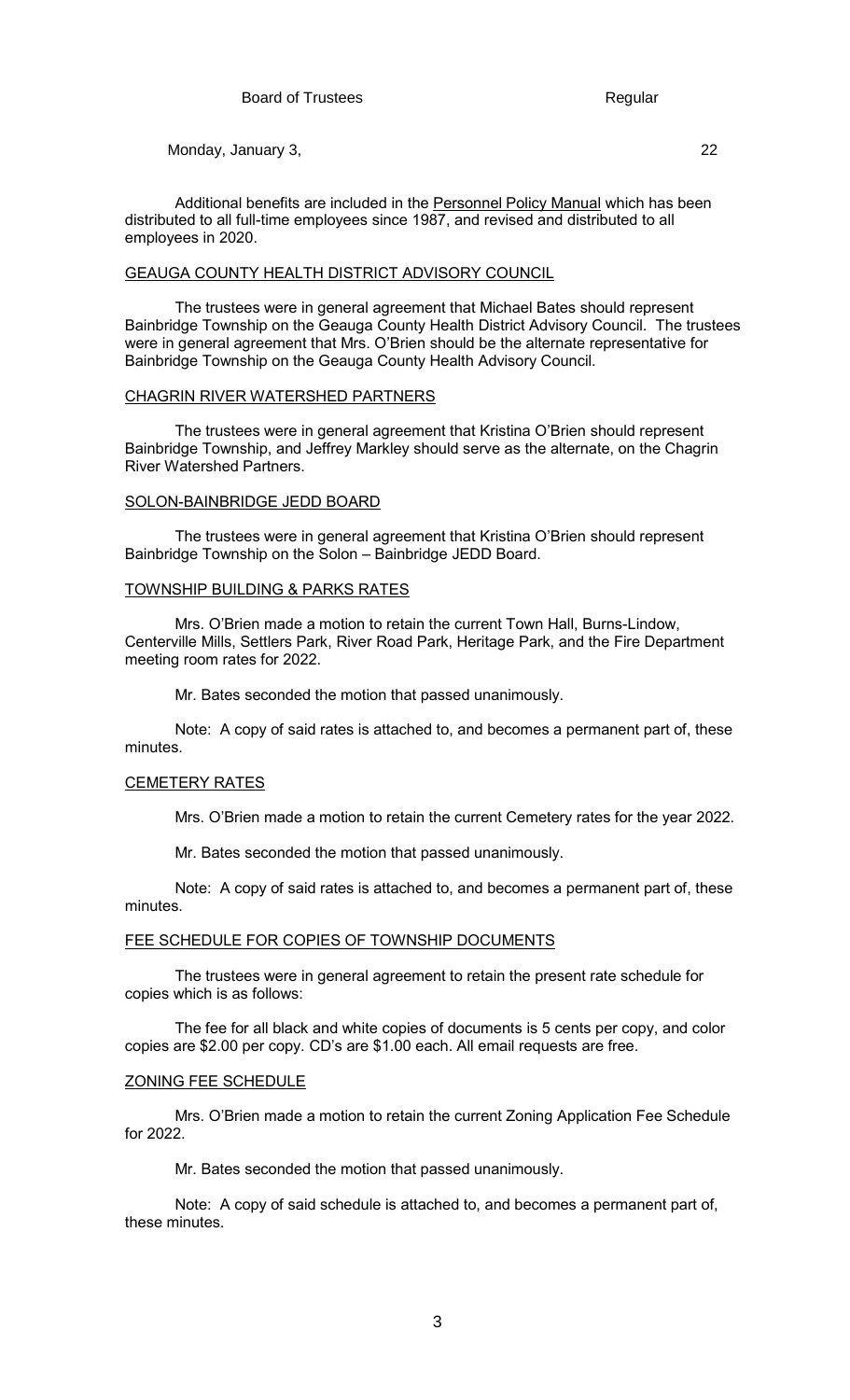## BLANKET CERTIFICATE AMOUNTS

Mrs. O'Brien moved that the Bainbridge Township Board of Trustees establish a limit of \$15,000.00 for Blanket Certificates to be issued by the fiscal office for routine expenses for each department, per the recommendation of the fiscal officer.

Mr. Bates seconded the motion that passed unanimously.

### MILEAGE REIMBURSEMENT AND PER DIEM FOR 2022

Mrs. O'Brien made a motion to set the Bainbridge Township mileage reimbursement of 58.5 cents (pursuant to IRS Code) per mile, for miles driven by authorized township personnel using their own vehicle for documented township business, however the use of a township vehicle is preferred when available.

Mr. Bates seconded the motion that passed unanimously.

Mrs. O'Brien made a motion to set the meal per diem for township employees who travel for township business at \$60.00 per day.

Mr. Bates seconded the motion that passed unanimously.

#### OHIO TOWNSHIP ASSOCIATION WINTER CONFERENCE

Mrs. O'Brien moved that the township reimburse any trustee, fiscal officer, or assistant to the fiscal officer who attends the Ohio Township Association Winter Conference to be held in Columbus, Ohio from January 26-28, 2022 for mileage, parking, lodging, meals and any other necessary expenditures.

Mr. Bates seconded the motion that passed unanimously.

## COLLECTIVE BARGAINING

The trustees want to note the expiration dates of the bargaining contracts at each Organizational Meeting in order to be prepared for negotiations.

| Police Sergeants, Patrolmen, and Records Clerks | 2022 |
|-------------------------------------------------|------|
| Full-time and Part-time Firefighters            | 2022 |
| Teamsters                                       | 2022 |

## FISCAL OFFICE

#### Advance on Taxes Collected

Mrs. O'Brien moved that the Bainbridge Township Board of Trustees authorize the Fiscal Officer to request an advance of the real estate taxes, 2022 collection, in the maximum amounts available in the general, road and bridge, fire, and police levied funds upon receipt of the schedule of dates for advances as determined by the Geauga County Auditor.

Mr. Bates seconded the motion that passed unanimously.

#### Fiscal Resolutions

Mrs. O'Brien made a motion to approve Fiscal Resolution 01032022-D requesting first and second half 2021 advance of taxes collected per the recommendation of the fiscal officer.

Mr. Bates seconded the motion that passed unanimously.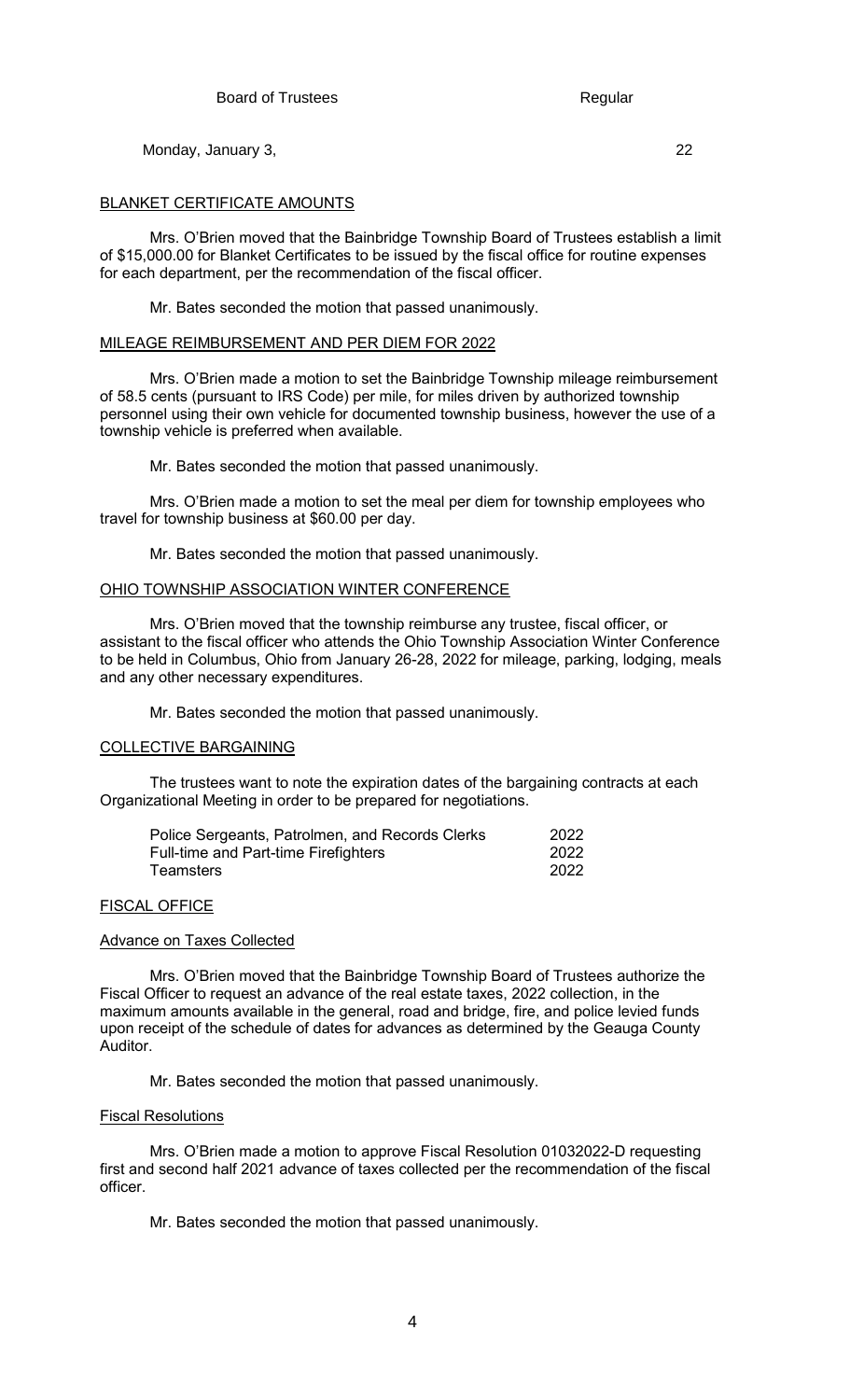PROXY AUTHORITY

The trustees were in general agreement to continue to utilize the 2021 proxy authority given to designate the police chief to be the trustees' proxy standing at the annual VERCOG meeting and the fire chief to be the trustees'' proxy standing at the annual HAZMAT COG meeting, where needed, and for any and all other meetings un less and until revoked or modified by the BOT.

#### **CORRESPONDENCE**

None.

Since there was no further business to come before this special meeting of the Bainbridge Township Board of Trustees, the meeting was adjourned at 6:44 P.M.

Respectfully Submitted,

 Janice S. Sugarman, Fiscal Officer, Bainbridge Township

\_\_\_\_\_\_\_\_\_\_\_\_\_\_\_\_\_\_\_\_\_\_\_\_\_\_\_\_\_\_\_\_\_\_\_\_\_ \_\_\_\_\_\_\_\_\_\_\_\_\_\_\_\_\_\_\_\_\_\_\_\_\_\_\_\_\_\_ <u>Date and the contract of the contract of the contract of the contract of the contract of the contract of the con</u>

\_\_\_\_\_\_\_\_\_\_\_\_\_\_\_\_\_\_\_\_\_\_\_\_\_\_\_\_\_\_\_\_\_\_\_\_\_ \_\_\_\_\_\_\_\_\_\_\_\_\_\_\_\_\_\_\_\_\_\_\_\_\_\_\_\_\_\_ discussion of the contract of the contract of the contract of the Date of the Date

\_\_\_\_\_\_\_\_\_\_\_\_\_\_\_\_\_\_\_\_\_\_\_\_\_\_\_\_\_\_\_\_\_\_\_\_\_ \_\_\_\_\_\_\_\_\_\_\_\_\_\_\_\_\_\_\_\_\_\_\_\_\_\_\_\_\_\_ discussion of the contract of the contract of the contract of the Date of the Date

| Minutes Read: |  |
|---------------|--|
|               |  |

5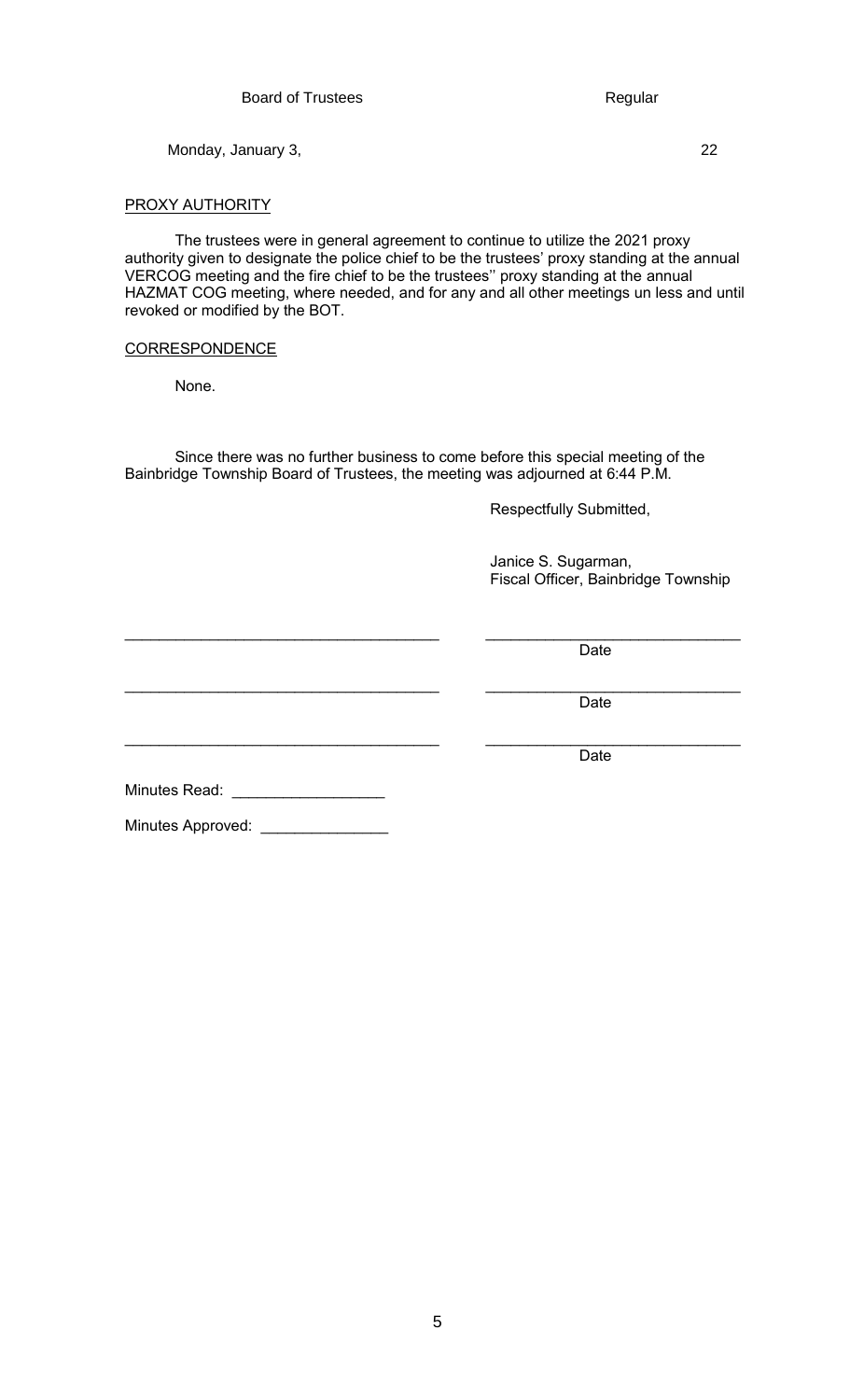

#### **RESOLUTION 01032022-**

## A Resolution Authorizing the Use of Internet Auction for Disposition of Township Property

Whereas Bainbridge Township has from time-to-time items of personal property that it determines are not needed for public use, obsolete, and/or unfit for the use for which said items were acquired; and

Whereas the Bainbridge Township Board of Trustees desires to sell said items declared to be not needed for public use, obsolete, and/or unfit for the use for which said items were acquired; and

Whereas Bainbridge Township is authorized by Ohio Revised Code section 505.10 to dispose of such referenced items by virtue of internet auction; and

Whereas the Bainbridge Township Board of Trustees finds that posting said items for sale through internet auction is the most effective method of disposition, thereby serving the best interest of the residents of Bainbridge Township:

It is hereby resolved by the Bainbridge Township Board of Trustees:

- That pursuant to Ohio Revised Code section 505.10(D) Bainbridge Township declares its intent to sell any  $\bullet$ items determined to be not needed for public use, obsolete, and/or unfit for the use for which said items were acquired, which may include motor vehicles, road machinery, car parts, equipment, tools, and office equipment or supplies by virtue of an allowable internet auction site, to wit: GovDeals.
- That Bainbridge Township hereby engages the internet auction services of www.GovDeals.com to  $\bullet$ conduct some auctions on the township's behalf and agrees to be governed by the applicable user regulations of GovDeals.com.
- That all property is offered for sale "as is, where is" with Bainbridge Township making no warranty,  $\bullet$ guarantee, or representation of any kind expressed or implied, as to the condition of said items.
- That items made available by Bainbridge Township on GovDeals shall be open for bidding no less than  $\bullet$ ten (10) days, including Saturdays, Sundays, and legal holidays.
- That Bainbridge Township adopts and incorporates herein the general terms and conditions of sale  $\bullet$ established by GovDeals.com for all items offered by Bainbridge Township.
- That Bainbridge Township shall publish in a newspaper of general circulation notice of its intent to sell  $\bullet$ unneeded, obsolete, or unfit-for-use township personal property by internet auction.
- That a similar notice shall also be posted continuously throughout the calendar year in a conspicuous  $\bullet$ place in the offices of the Township as well as being posted continuously on the township website (at www.Bainbridgetwp.com)

| Moved: Nr. Betes | seconded: Mrs. O'Breez             |
|------------------|------------------------------------|
| Mrs. O'Brien:    | Mr. Markley: ABSENT Mr. Bates: AYE |

Adopted this 3rd day of January, 2022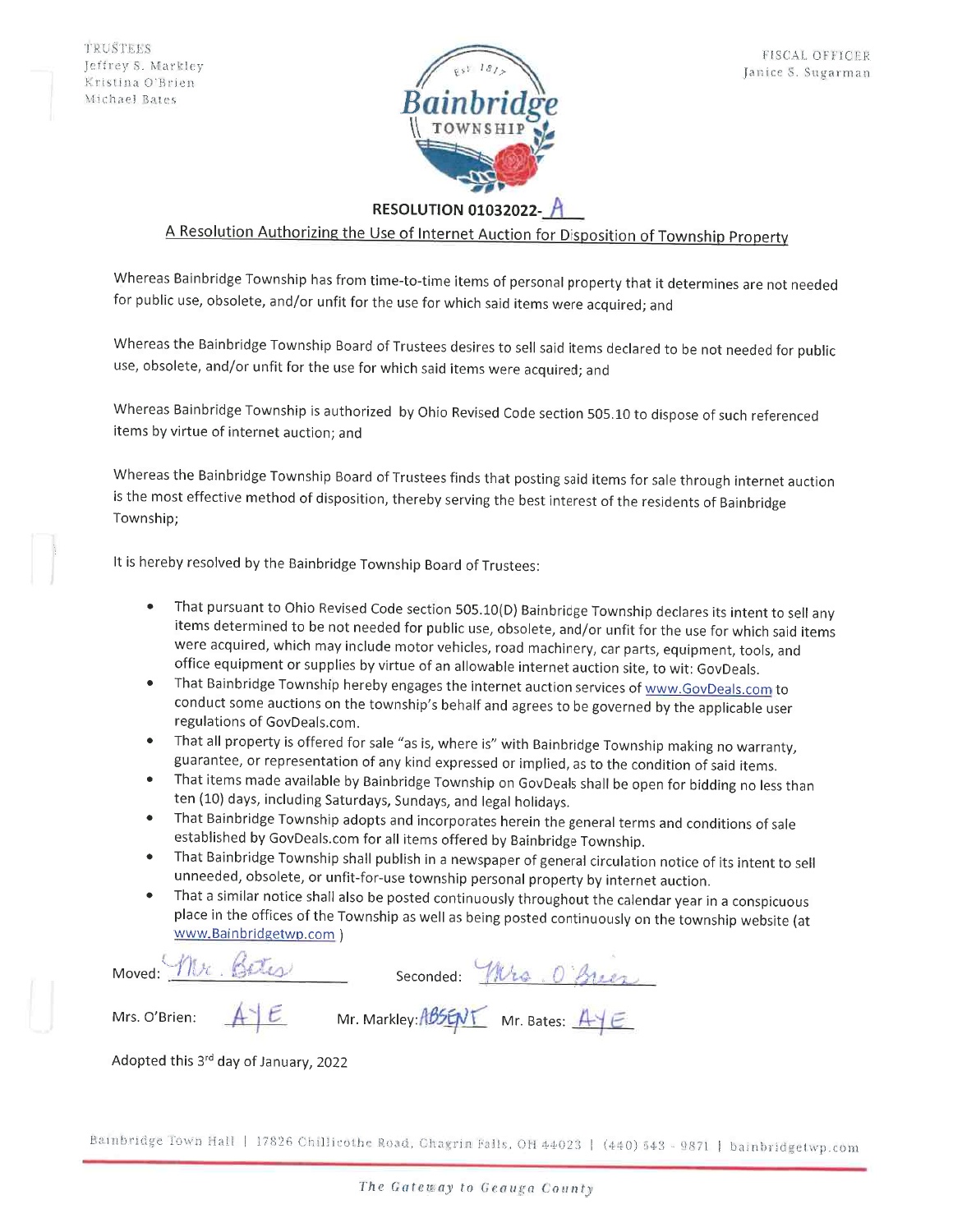

# **LEGAL NOTICE**

# NOTICE OF INTENT TO SELL UNNEEDED, OBSOLETE, OR UNFIT TOWNSHIP PERSONAL PROPERTY VIA INTERNET AUCTION

Resolution number 01032022- $A$  adopted by the Bainbridge Township Board of Trustees on January 3, 2022 authorizing the disposal of unneeded, obsolete, or unfit township property, including motor vehicles, road machinery, car parts, equipment, tools, and office equipment or supplies by Internet Auction in accordance with O.R.C. section 505.10.

Internet auctions will be conducted through www.govdeals.com with whom Bainbridge Township has contracted.

All items will be offered for sale "as is, where is" with Bainbridge Township making no warranty, guarantee, or representation of any kind expressed or implied, as to the condition of said items.

Items will be listed for a minimum of ten (10) days.

This notice is posted on the website of township which can be found at www.bainbridgetwp.com. This notice and a link to the GovDeals website can be accessed by clicking on the designated tab GOVDEALS AUCTION.

> Submitted by Order of the Bainbridge Township Board of Trustees Janice Sugarman, Fiscal Officer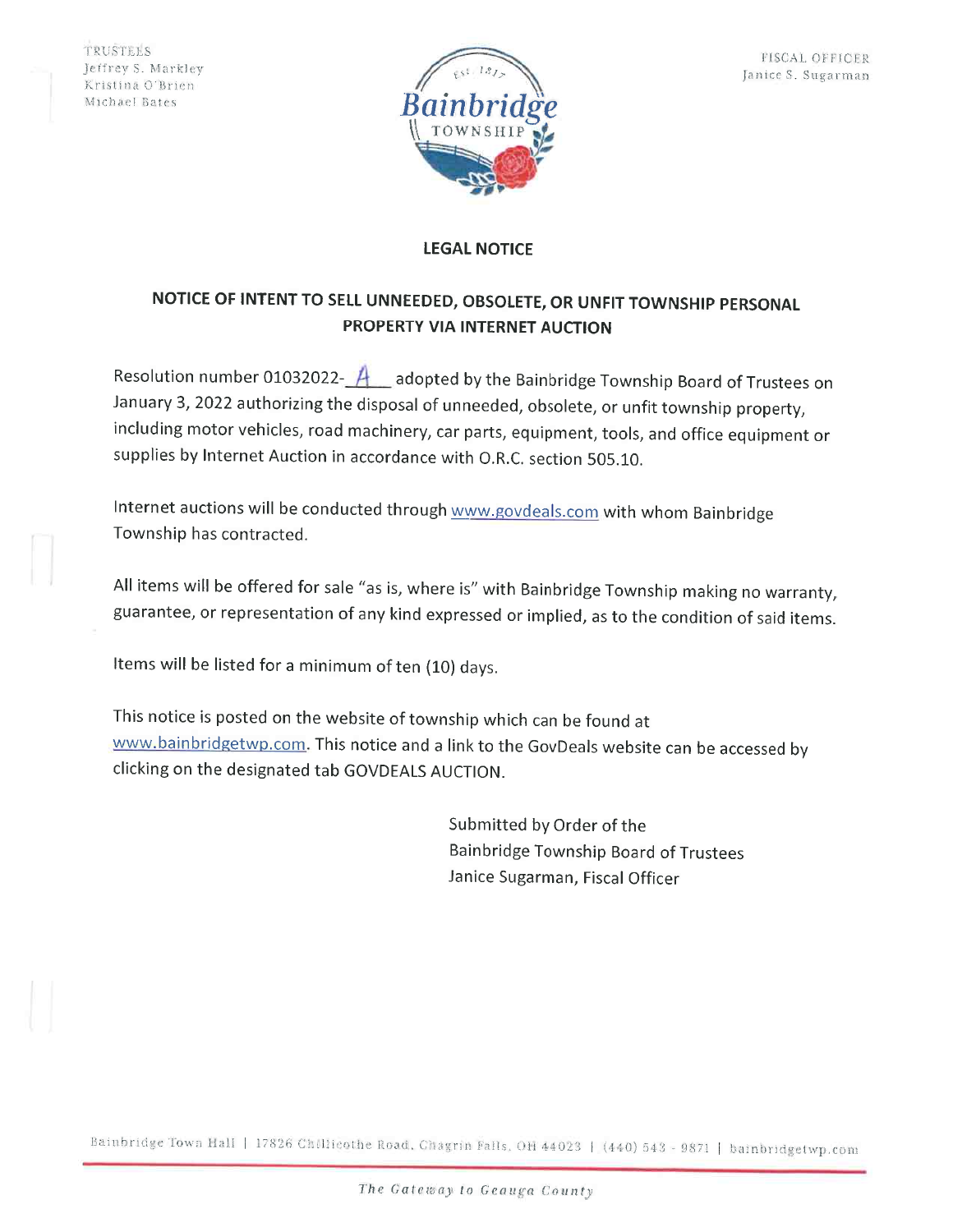

# **RESOLUTION 01032022-**TO COMPLY WITH OHIO OPEN MEETINGS PROVISIONS

WHEREAS Bainbridge Township is a political subdivision in the County of Geauga, State of Ohio; and

WHEREAS the principles of good government require open meeting access by the public, with notices duly given;

NOW THEREFORE be it resolved that this Board of Trustees of Bainbridge Township that:

- 1. All meetings of the Bainbridge Township Board of Trustees shall be held in accordance with Ohio Revised Code Section 121.22 "Ohio's Open Meetings Act." Bainbridge Township shall establish a reasonable method whereby any person may determine the time and place of all regularly scheduled meetings and the time, place, and purpose of all special meetings. It shall not hold a special meeting unless it gives at least twenty-four hours' advance notice to the news media that have requested notification, except in the event of an emergency requiring immediate official action. In the event of an emergency, the member or members calling the meeting shall notify the news media that have requested notification immediately of the time, place, and purpose of the meeting.
- 2. Newspapers and citizens that have requested notification will receive notice of special and/or emergency meetings of the Bainbridge Township Board of Trustees.
- 3. All meetings of the Bainbridge Township Board of Trustees shall be open to the public as provided in ORC 121.22, unless a specific exception exists, thereby allowing the board to hold an executive session. In such instance the members of the board may hold an executive session only after a majority of a quorum of the public body determines, by a roll call vote, to hold an executive session. Any person or persons may be invited into a duly called executive session of the board.

Resolved and Adopted this 3rd day of January, 2022, upon a roll call vote as follows:

Kristina O'Brien

Jeffrey Markley

ABSENT

aye

aye

**Michael Bates** 

Bainbridge Town Hall | 17826 Chillicothe Road, Chagrin Falls, OH 44023 | (440) 543 - 9871 | bainbridgetwp.com

The Gateway to Geauga County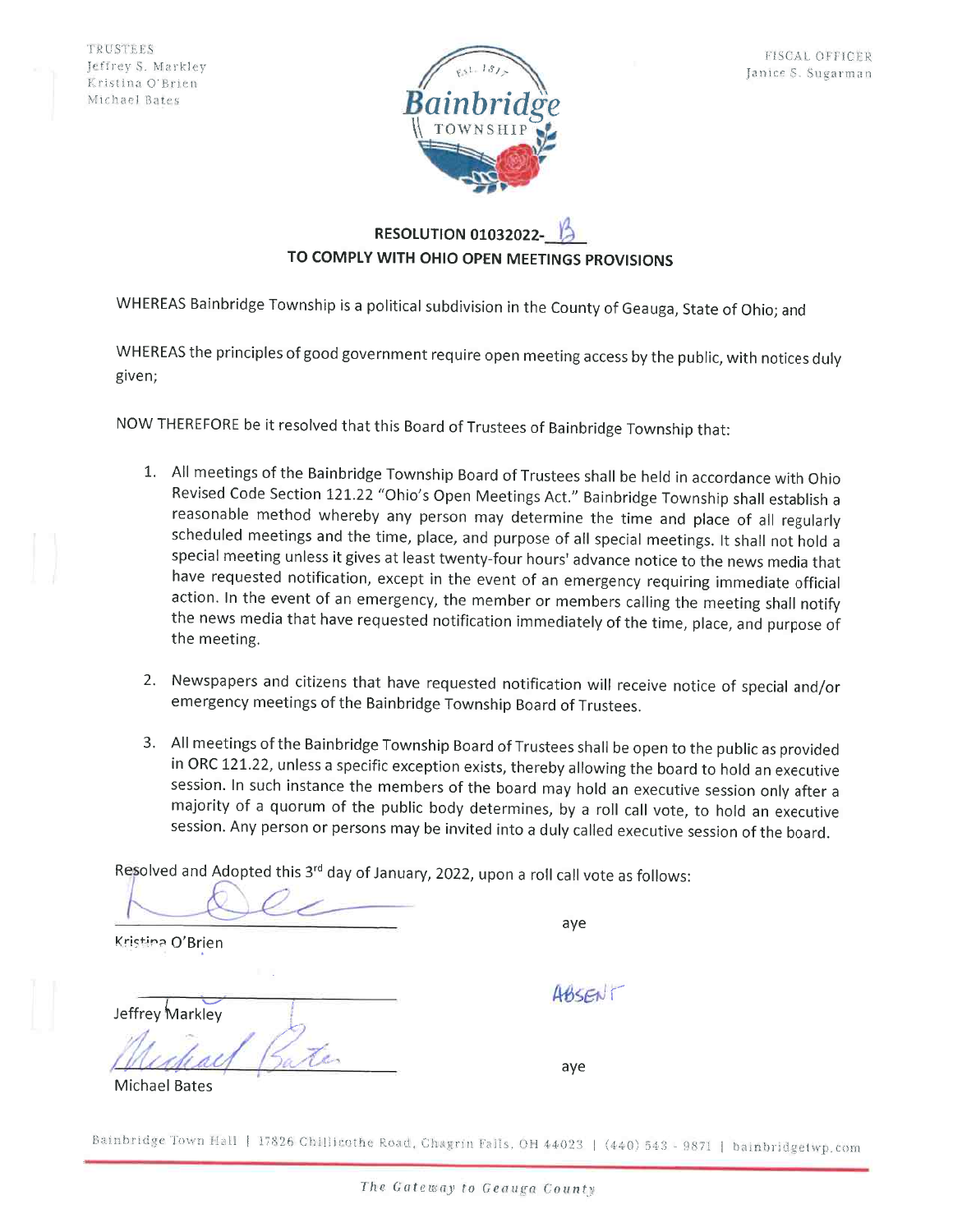

# **RESOLUTION 01032022-**TO COMPLY WITH OHIO PUBLIC RECORDS PROVISIONS

It is the policy of Bainbridge Township in Geauga County that openness leads to a better-informed citizenry, more transparent government and sounder public policy. It is our policy to strictly adhere to the state's Public Records Act.

NOW THEREFORE be it hereby resolved that this Board of Trustees of Bainbridge Township adopts the following public records policy:

- $1.$ It is the policy of Bainbridge Township in Geauga County that, as required by Ohio law, records will be organized and maintained so that they are made available for inspection to any person at all reasonable times during regular business hours. (R.C. 149.43(B)(1). The Bainbridge Township Fiscal Officer is the statutorily appointed custodian of records, to whom requests shall be submitted. Copies will be made available upon request within a reasonable period of time. (R.C. 149.43(B)(1)). A current record retention schedule will be readily available to the public upon request. (R.C. 149.43(B)(2))
- Not all of Bainbridge Township's records are public records. Certain records are exempt from  $2.$ the Public Records Act as detailed and referenced in ORC 149.43 and associated case law.
- The requester does not have to put a records request in writing, and does not have to provide  $3.$ his/her identity or the intended use of the requested public record. However, the records custodian may ask for a written request and may ask for the requestor's identity and/or intended use of the information requested if:
	- It would benefit the requestor by helping the public office identify, locate or deliver the Α. records being sought, and
	- The requestor is informed that a written request and the requestor's identity and intended Β. use of the information requested are not required. (R.C. 149.43(B)(5)). This office will permit a requester to choose to have the public record duplicated upon paper, upon the same medium which this office keeps it, or upon any other medium which this office determines that it reasonably can be duplicated as an integral part of the normal operations of this office. This office is not required to allow the requester to make the copies of the public record. (R.C. 149.43(B)(6)).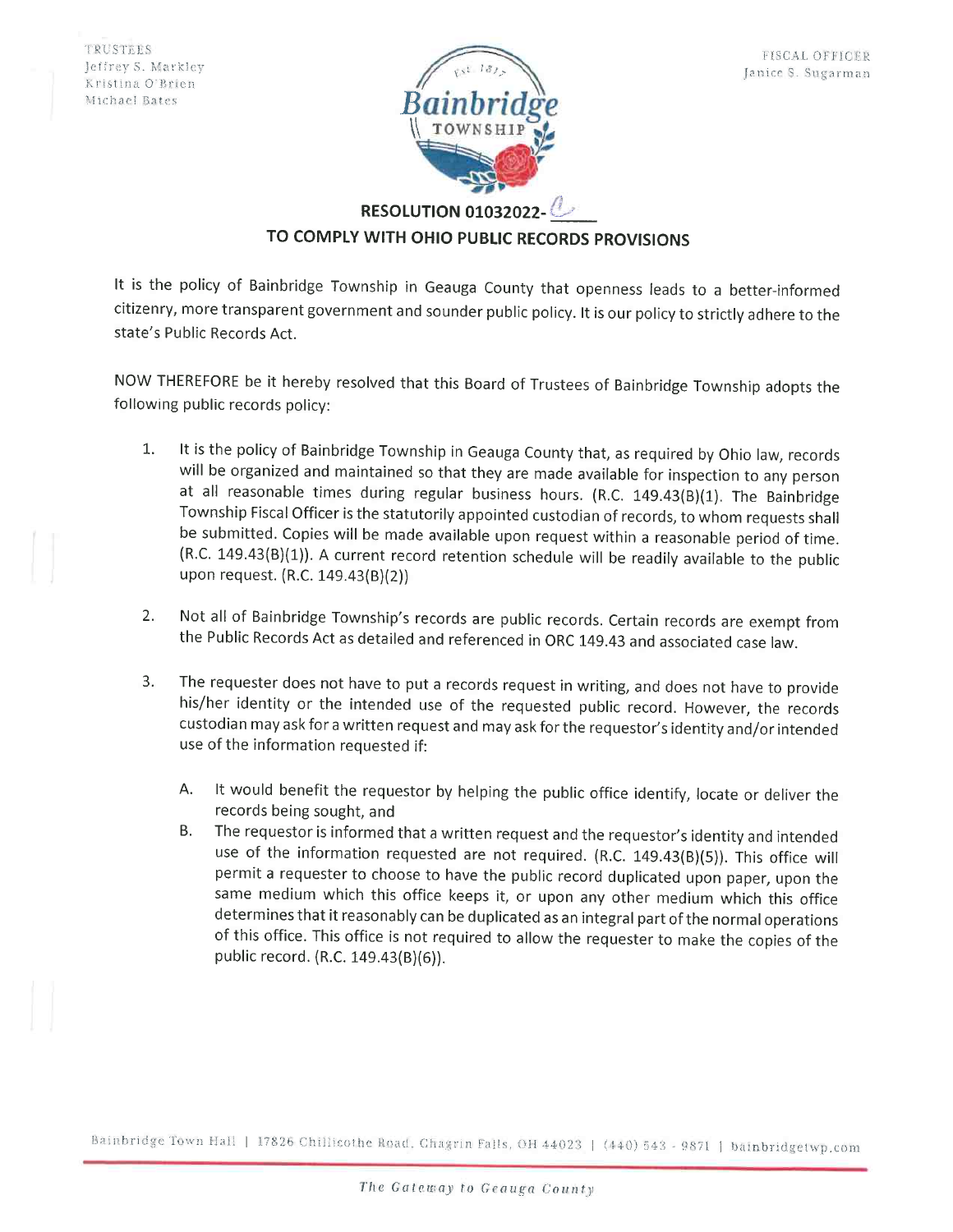

- Public records should be available for inspection at all reasonable times during regular business  $4.$ hours. Public records should be made available for inspection promptly. (R.C. 149.43(B)(1). To the extent that an office may operate 24-hours-a-day, the records of that office will be made available for inspection during normal administrative hours. Copies of public records should be made available within a reasonable period of time. (R.C. 149.43(B)(1)). The determination of the terms "prompt" and "reasonable" take into account the volume of records requested; the proximity of the location where the records are stored; and the necessity for any legal review of the records requested.
- Each request should be evaluated for an estimated length of time required to gather the records. 5. Routine requests for records should be satisfied immediately if feasible to do so. Routine requests include, but are not limited to, meeting minutes (both in draft and final form), resolutions, budgets, etc.
- Upon request, this office will provide copies of public records to a requester by United States 6. mail or by any other delivery means or transmission that this office deems reasonable. (R.C.  $149.43(B)(7)$ ).
- Any denial of public records requested, in part or in whole, should include an explanation, 7. including legal authority, as to why the request was denied. If the initial request was provided in writing, the explanation for denial will be provided to the requester in writing. (R.C.  $149.43(B)(3)$ ). If portions of a record are public and portions are exempt, the exempt portions should be redacted and the rest released. If there are redactions, the office will notify the requester of any redaction or make the redaction plainly visible. Each redaction should be accompanied by a supporting explanation, including legal authority, as to why the redaction was made. (R.C. 149.43(B) (1) and (2)).
- Costs for Public Records are established by the Board of Township Trustees each calendar year 8. at the township organizational meeting.

Resolved and Adopted this 3rd day of January, 2022, upon a roll call vote as follows:

Kristina O'Brien

aye

ABSEN

aye

Jeffrey Markley

**Michael Bates** 

Bainbridge Town Hall | 17826 Chillicothe Road, Chagrin Falls, OH 44023 | (440) 543 - 9871 | bainbridgetwp.com

The Gateway to Geauga County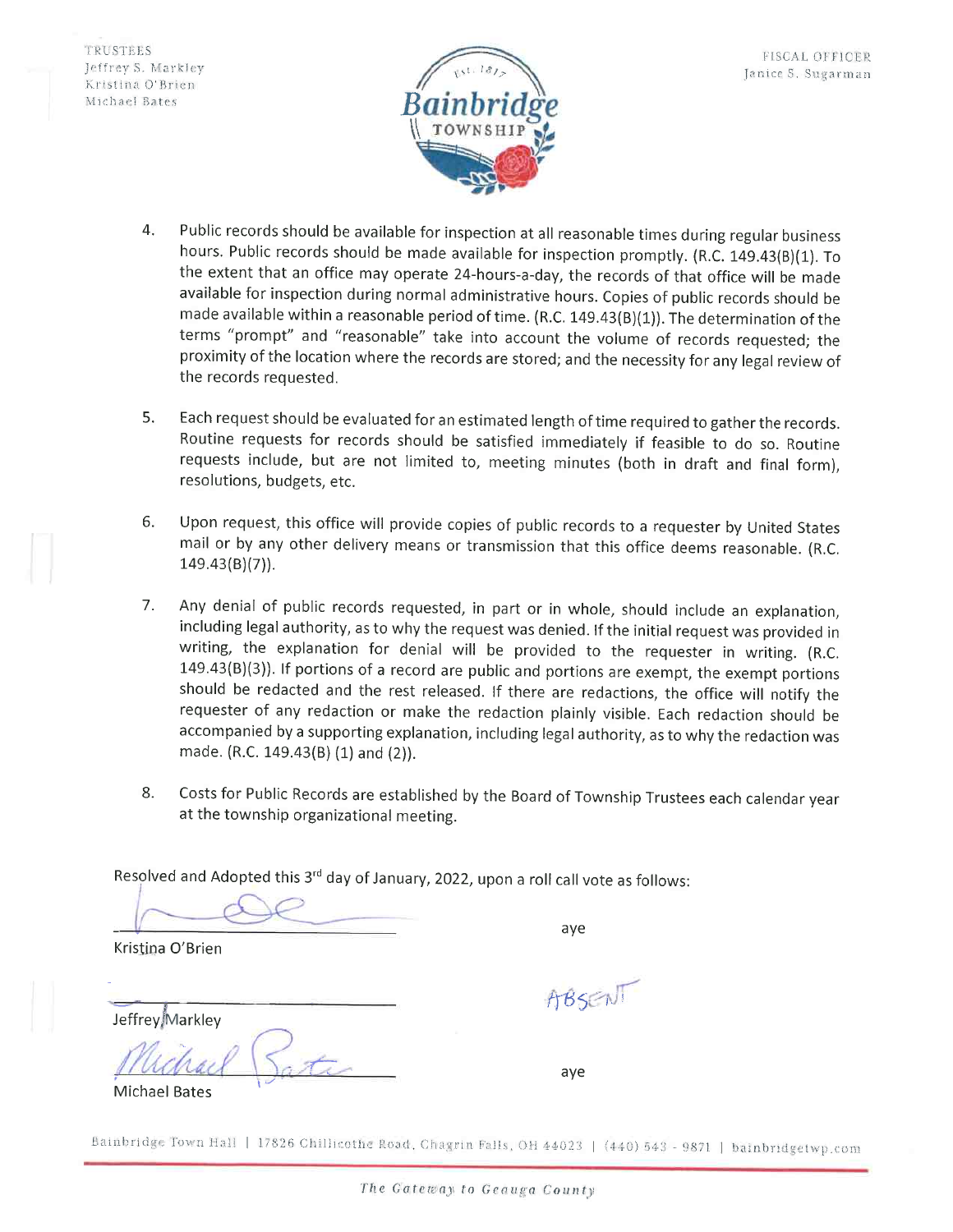

# **RESOLUTION 01032022-**

WHEREAS, Bainbridge Township, Geauga County, Ohio is a political subdivision subject to constitution, laws, and regulations of the State of Ohio; and

BE IT RESOLVED, by the Board of Trustees of Bainbridge Township, Geauga County, Ohio, that it is necessary to request its fiscal year 2022 advance of taxes collected for maximum amounts available in the Road & Bridge, Fire District, General and Police District Funds of the collection of taxes assessed and collected for and in behalf of said Township which shall be held and treated as an advance payment on the current collection of taxes on said Township at the ensuing settlement, January 21, 2022, February 8, 2022, July 7, 2022, and July 20, 2022, as provided by law and,

NOW, THEREFORE BE IT RESOLVED that the Bainbridge Township Board of Trustees, Geauga County, Ohio authorize the Fiscal Officer of said Township to make a written request to the Geauga County Auditor for said tax advance pursuant to Ohio Revised Code 321.34.

Moved By: Who O'Breez Seconded By: W. Betis

Vote: Mrs. Kristina O'Brien Alle Mr. Jeffrey Markley AlsenT Mr. Michael Bates Alle

Attested to by Mrs. Janice S. Sugarman, Fiscal Officer.

inas

Date:  $1 - 3 - 2022$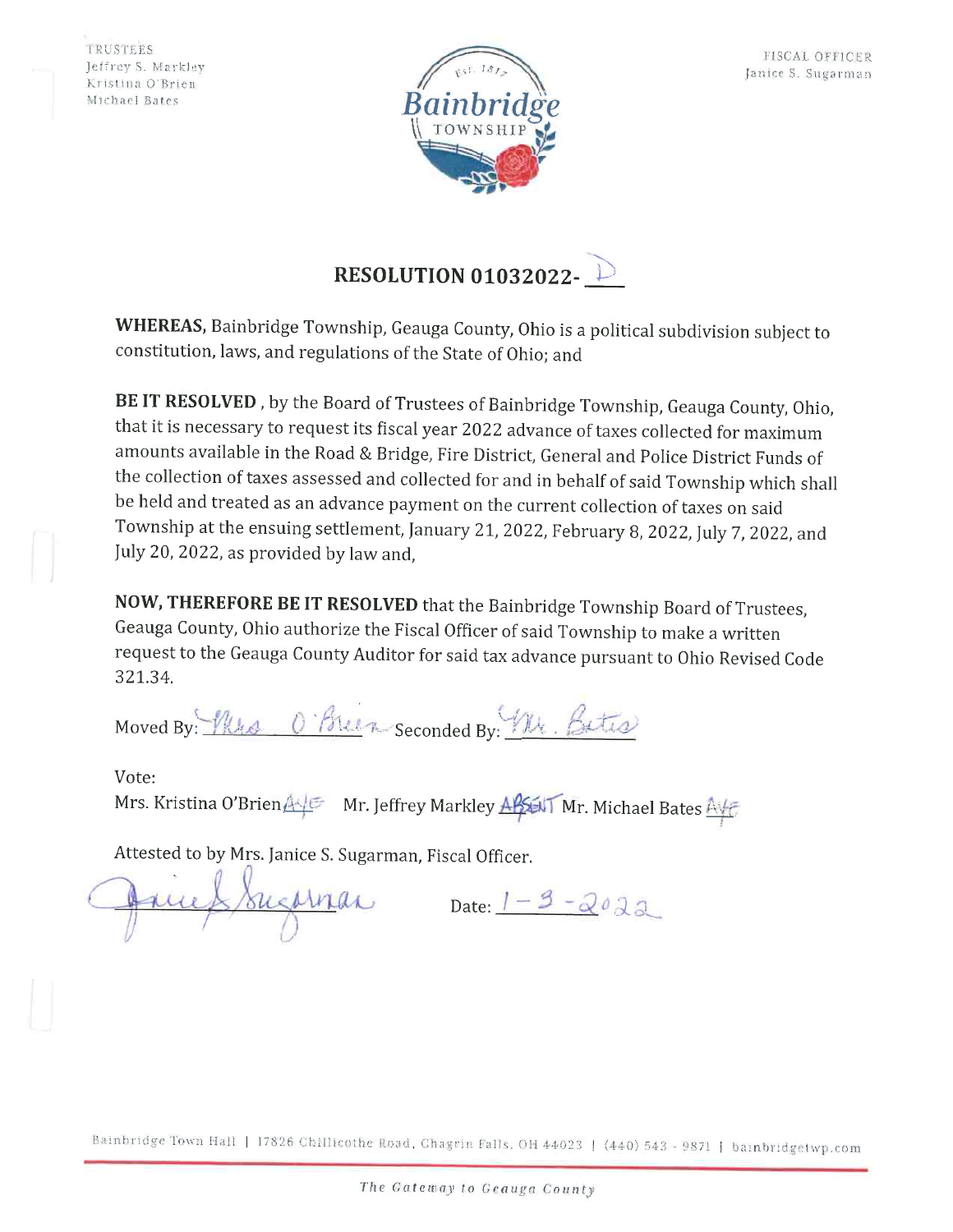

#### REQUEST FOR ADVANCE OF TAXES COLLECTED

January 4, 2022

To the Auditor of Geauga County, Ohio

Bainbridge Township, Ohio

Re: Real Estate Advance - 2022 Collection

You are hereby requested to issue your warrant upon the County Treasurer of said County, in favor of Janice S. Sugarman as Fiscal Officer of Bainbridge Township in said county for maximum amounts available in the Road & Bridge, Fire District, General, and Police District Funds on January 21, 2022 and February 8, 2022 (first half collection), and July 7, 2022 and July 21, 2022 (second half collection) of the current collection of taxes assessed and collected for and on behalf of said Township, which shall be held and treated as an advance payment on the current collection of taxes due said Township at the ensuing settlement, 2022, as provided by law.

Pursuant to a Resolution adopted by the Board of Trustees of said township, adopted on January 3, 2022.

Janice S. Sugarman, Fiscal Officer **Bainbridge Township** 

Bainbridge Town Hall | 17826 Chillicothe Road, Chagrin Falls, OH 44023 | (440) 543 - 9871 | bainbridgetwp.com

The Gateway to Geauga County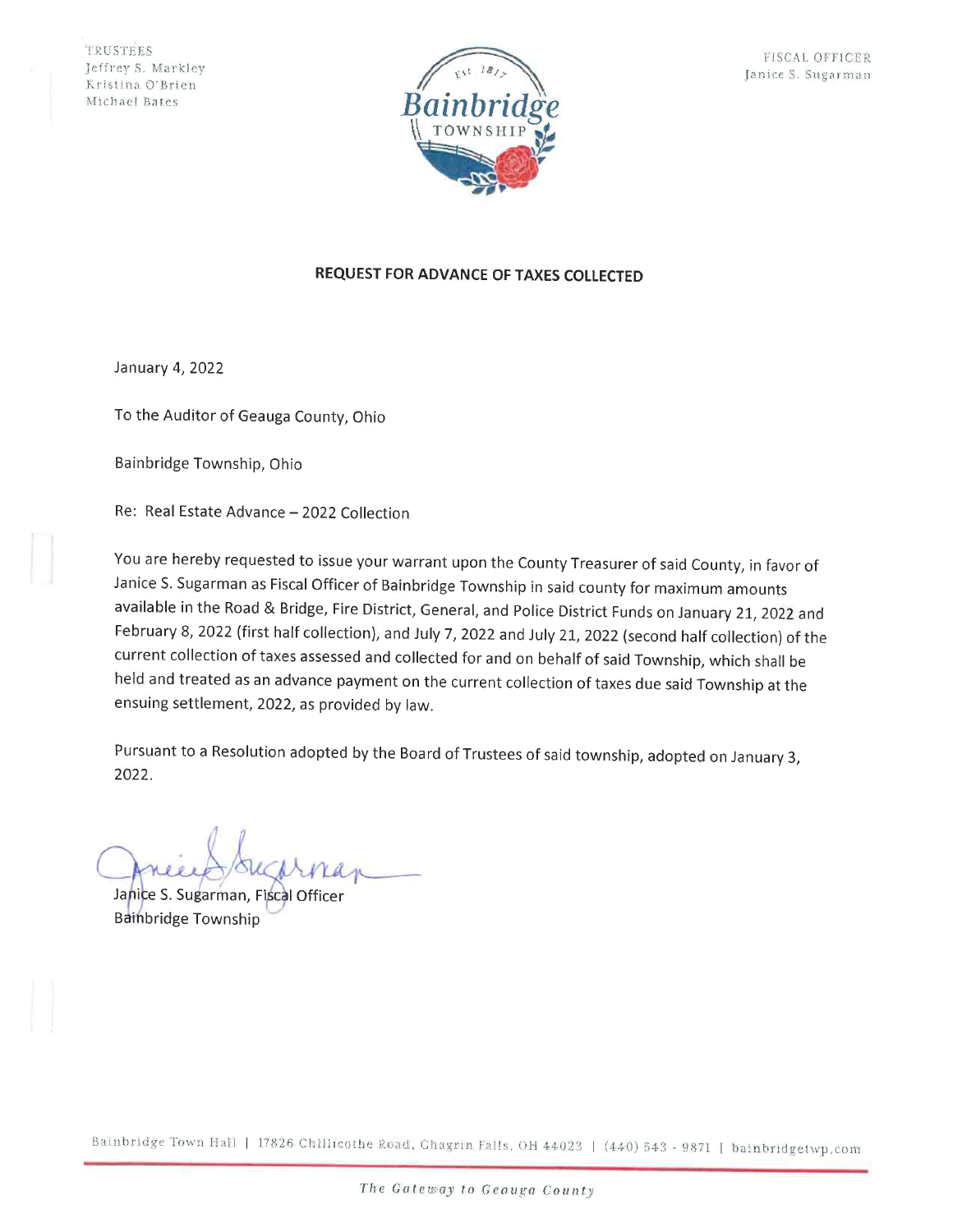

# Auditor **Charles E. Walder** Chief Fiscal Officer

| $\mathrm{TO:}$ | All Taxing Districts        |
|----------------|-----------------------------|
| FROM:          | Auditor's Office            |
| RE:            | <b>Real Estate Advances</b> |
| DATE:          | December 6, 2021            |

#### **SENT VIA: EMAIL**

Treasurer C.P. Hitchcock has set the closing date for the real estate collection for February 9, 2022, for first half real estate collections and July 13, 2022 for second half real estate tax collections. Our office will continue the established practice of setting a uniform schedule for tax advances based upon these closing dates.

Dates of advance for 2022 collection period are as follows:

| January 21, 2022                        | February 8, 2022 |
|-----------------------------------------|------------------|
| July 7, 2022 (payments through June 30) | July 20, 2021    |

Only one advance request per year is necessary. Please specify the above dates as part of your resolution and indicate the respective fund or funds for which the advance is requested. Board Resolutions must be received by the Auditor's Office by Tuesday January 18, 2022 in order to be included in the first advance distribution.

Should you have any questions, please do not hesitate to contact Tammy Most at 440-279-1621 or Kristen Sinatra at 440-279-1608, or email: tmost@gcauditor.com or ksinatra@gcauditor.com

Kristen Sinatra and Tammy Most Deputy Auditors

Cc: C.P. Hitchcock, Treasurer Kristen Sinatra & Tammy Most, Settlement Department Lou Marion, Data Center Ron Leyde, Accounting Department Adrian Gorton, Commissioner's Office File

> Courthouse Annex, 231 Main Street, Suite 1A, Chardon, OH 44024-1293 Direct Line: (440) 279-1600 FAX: Fiscal Office (440) 279-2184 \* Real Estate/Appraisal (440) 286-4359 Web site: http://www.auditor.co.geauga.oh.us Email: auditor@co.geauga.oh.us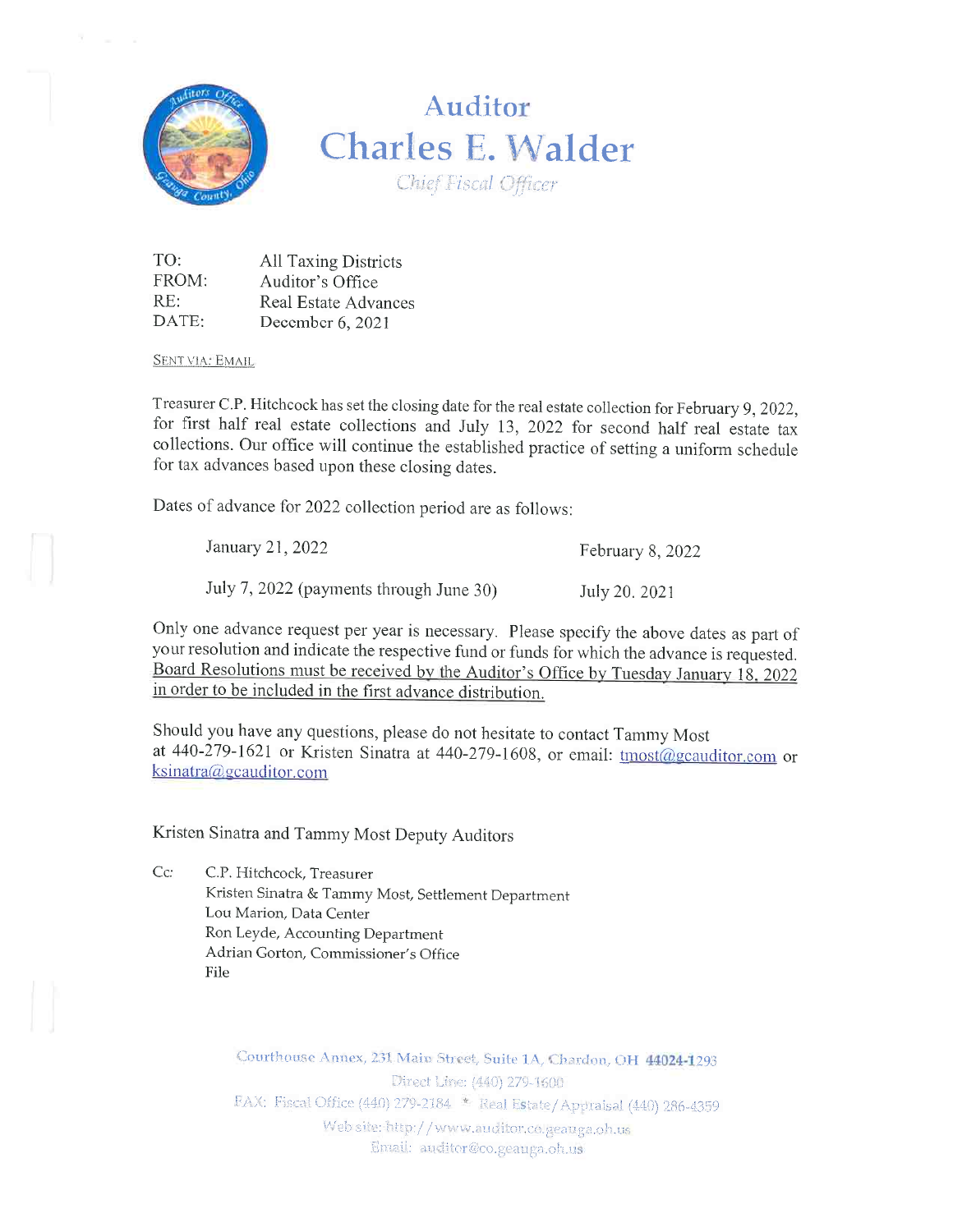| Town Hall         | 17826 Chillicothe Road, Chagrin Falls, Ohio 44023 | <b>Residents of</b><br>Bainbridge Twp. | <b>Non-Residents of</b><br><b>Bainbridge Twp.</b> |
|-------------------|---------------------------------------------------|----------------------------------------|---------------------------------------------------|
| Sunday - Thursday | Hours of use                                      | Event Hourly Rate                      | Event Hourly Rate                                 |
|                   | 8:00 am - 10:00 pm<br>(Min 2 hour rental)         | \$35.00/Hour                           | \$50.00/Hour                                      |
| Friday - Saturday | $8:00$ am $-1:00$ am                              | \$45,00/Hour                           | \$65,00/Hour                                      |
| Holidays          | (Min 4 hour rental)<br>8:00 am - 10:00 pm         | \$300.00 Flat Fee                      | \$350.00 Flat Fee                                 |
|                   |                                                   |                                        |                                                   |

 $\overline{G}$ 

Security Deposit of \$250 is separate from the rental fee

\*If day prior is available optional set up from 8am-4pm. After 4pm hourly rate.

\*If Fee waiver is requested and approved, the Building Attendant fee still applies- if held after 4pm

 $\mathbf{y}$  ).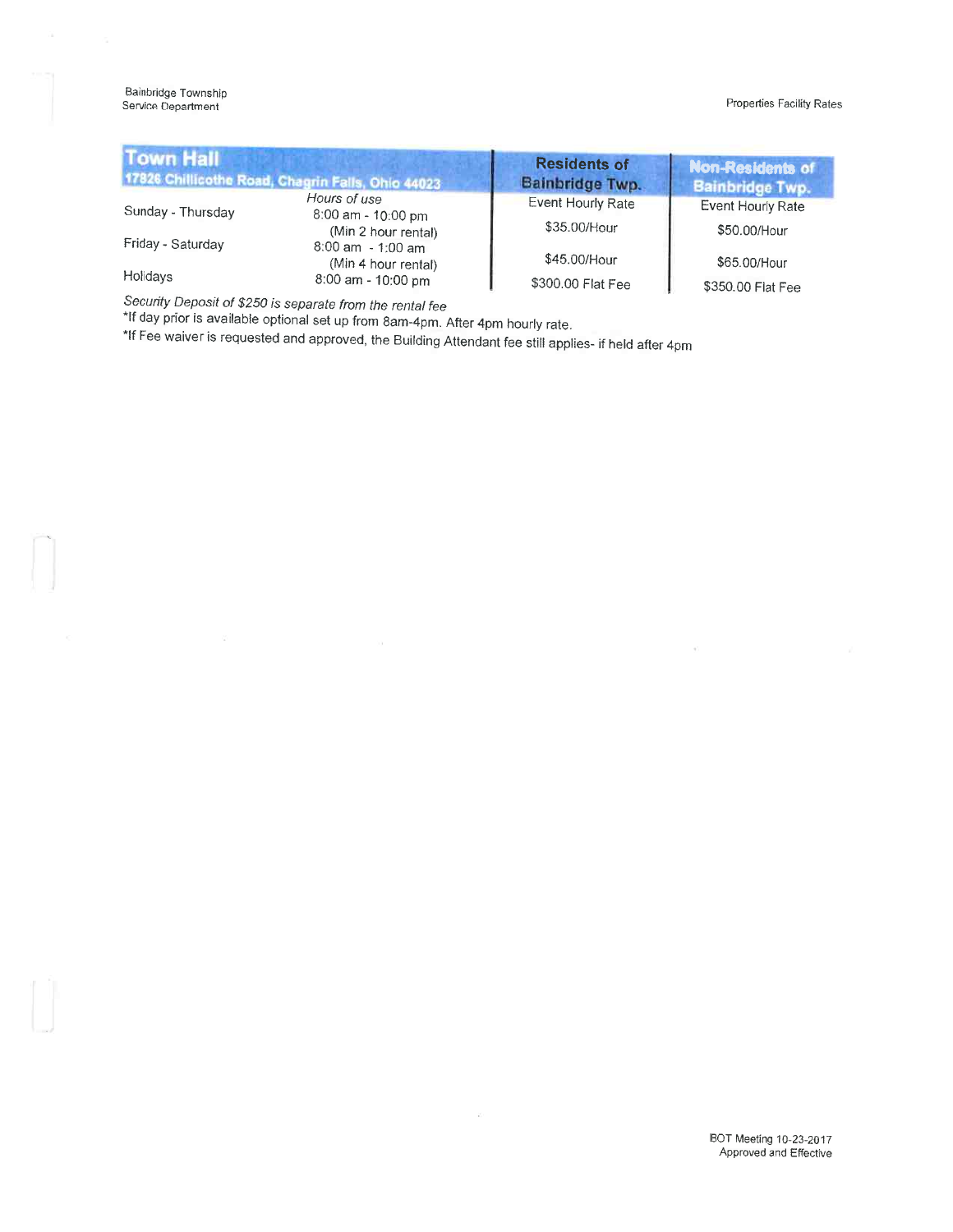#### Properties Facility Rates

| <b>Burns-Lindow</b> | 8465 Bainbridge Road, Chagrin Falls, Ohio 44023 | <b>Residents of</b><br><b>Bainbridge Twp.</b> | <b>Non-Residents of</b><br><b>Bainbridge Twp.</b> |
|---------------------|-------------------------------------------------|-----------------------------------------------|---------------------------------------------------|
| Sunday - Thursday   | Hours of use                                    | <b>Event Hourly Rate</b>                      | Event Hourly Rate                                 |
|                     | 8:00 am - 10:00 pm<br>(Min 2 hour rental)       | \$30.00/Hour                                  | \$45,00/Hour                                      |
| Friday - Saturday   | $8:00$ am $-1:00$ am<br>(Min 4 hour rental)     | \$40.00/Hour                                  | \$55.00/Hour                                      |
| Holidays            | 8:00 am - 10:00 pm                              | \$250.00 Flat Fee                             | \$300.00 Flat Fee                                 |

Security Deposit of \$100 is separate from the rental fee

\*If Fee waiver is requested and approved, the Building Attendant fee still applies- if held after 4pm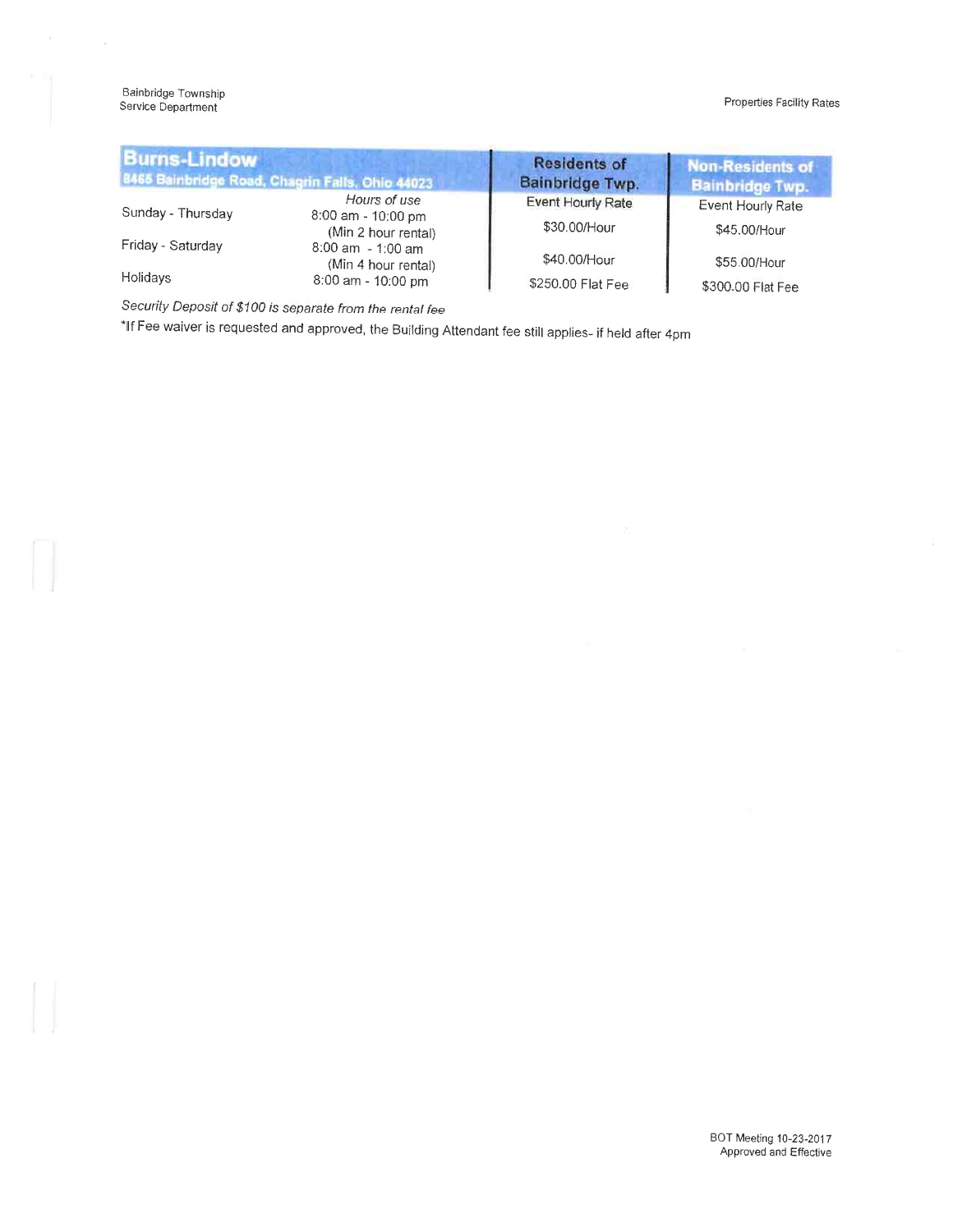| <b>Centerville Mills-Dining Hall</b><br>8558 Crackel Road, Chagrin Falls, Ohio 44023 |                                             |                                                |                                                        |
|--------------------------------------------------------------------------------------|---------------------------------------------|------------------------------------------------|--------------------------------------------------------|
|                                                                                      |                                             | May, June, July, August,<br>September, October | January, February, March,<br>April, November, December |
| Sunday - Thursday                                                                    | Hours of use                                | <b>Event Hourly Rate</b>                       | Event Hourly Rate                                      |
|                                                                                      | $8:00$ am - 10:00 pm<br>(Min 2 hour rental) | \$70.00/Hour                                   | \$35.00/Hour                                           |
| Friday - Saturday                                                                    | 8:00 am - 1:00 am<br>(Min 4 hour rental)    | \$115,00/Hour                                  | \$55.00/Hour                                           |
| Holidays                                                                             | 8:00 am - 10:00 pm                          | \$1,500 Flat Fee                               | \$950.00 Flat Fee                                      |
|                                                                                      | Optional:                                   |                                                |                                                        |
| Option 1) Set-up fee for the day of event (4hours max) or                            |                                             | \$250 Flat Fee                                 | \$150 Flat Fee                                         |
| Option 2) Set-up fee for the *day prior by applicant (4hours max) or                 |                                             | \$250 Flat Fee                                 | \$150 Flat Fee                                         |
| Option 3) Set-up fee by the *Township                                                |                                             | \$300 Flat Fee                                 | \$300 Flat Fee                                         |
| Option A) Clean-up fee the *day after by applicant (4hours max) or                   |                                             | \$250 Flat Fee                                 | \$150 Flat Fee                                         |
| Option B) Clean-up fee by the *Township                                              |                                             | \$300 Flat Fee                                 | \$300 Flat Fee                                         |
| Outdoor Chapel- \$100.00 security deposit                                            |                                             | \$50 Flat Fee                                  | \$50 Flat Fee                                          |
|                                                                                      |                                             | (4hours max)                                   | (4hours max)                                           |

## Residents of Bainbridge Twp.

Notations for Both Residents and Non-Residents:

\*If groups would like to set up for the day prior, notice needs to be made at the time of submitting reservation.

"Clean-up fee for the day after, is 50% refundable if notified within 30 days, afterwards non-refundable.

\*Set-up by the Township will consist of labor only to put up tables and chairs per the floor plan submitted two weeks prior.

\*Clean-up by the Township will consist of labor only remove trash, clean restrooms, sweep, mop, put away tables and chairs. Any items left behind will be discarded.

Security Deposit of \$350 is due with reservation form and is separate from the rental fee

Tablecloth fee (\$20per cloth) \$360

Tent Rental Flat fee 10' x 10' \$40 ------- 10' x 20' \$60 ------- 40' x 60' \$600 each-------

#### Non-Residents of Bainbridge Twp.

| <b>Centerville Mills-Dining Hall</b><br>8558 Crackel Road, Chagrin Falls, Ohio 44023 |                                                                    | May, June, July, August,<br>September, October | January, February, March,<br><b>April, November, December</b> |
|--------------------------------------------------------------------------------------|--------------------------------------------------------------------|------------------------------------------------|---------------------------------------------------------------|
| Sunday - Thursday                                                                    | Hours of use<br>8:00 am - 10:00 pm                                 | <b>Event Hourly Rate</b>                       | <b>Event Hourly Rate</b>                                      |
|                                                                                      | (Min 2 hour rental)                                                | \$125.00/Hour                                  | \$65.00/Hour                                                  |
| Friday - Saturday                                                                    | $8:00$ am $-1:00$ am<br>(Min 4 hour rental)                        | \$185.00/Hour                                  | \$95.00/Hour                                                  |
| Holidays                                                                             | $8:00$ am - 10:00 pm                                               | \$2,000 Flat Fee                               | \$1,550.00 Flat Fee                                           |
|                                                                                      | Optional:                                                          |                                                |                                                               |
| Option 1) Set-up fee for the day of event (4hours max) or                            |                                                                    | \$300 Flat Fee                                 | \$175 Flat Fee                                                |
| Option 2) Set-up fee for the *day prior by applicant (4hours max) or                 |                                                                    | \$300 Flat Fee                                 | \$175 Flat Fee                                                |
| Option 3) Set-up fee by the *Township                                                |                                                                    | \$350 Flat Fee                                 | \$350 Flat Fee                                                |
| Option B) Clean-up fee by the *Township                                              | Option A) Clean-up fee the *day after by applicant (4hours max) or | \$300 Flat Fee<br>\$350 Flat Fee               | \$175 Flat Fee<br>\$350 Flat Fee                              |
| Outdoor Chapel- \$100.00 security deposit                                            |                                                                    | \$100 Flat Fee<br>(4hours max)                 | \$100 Flat Fee<br>(4hours max)                                |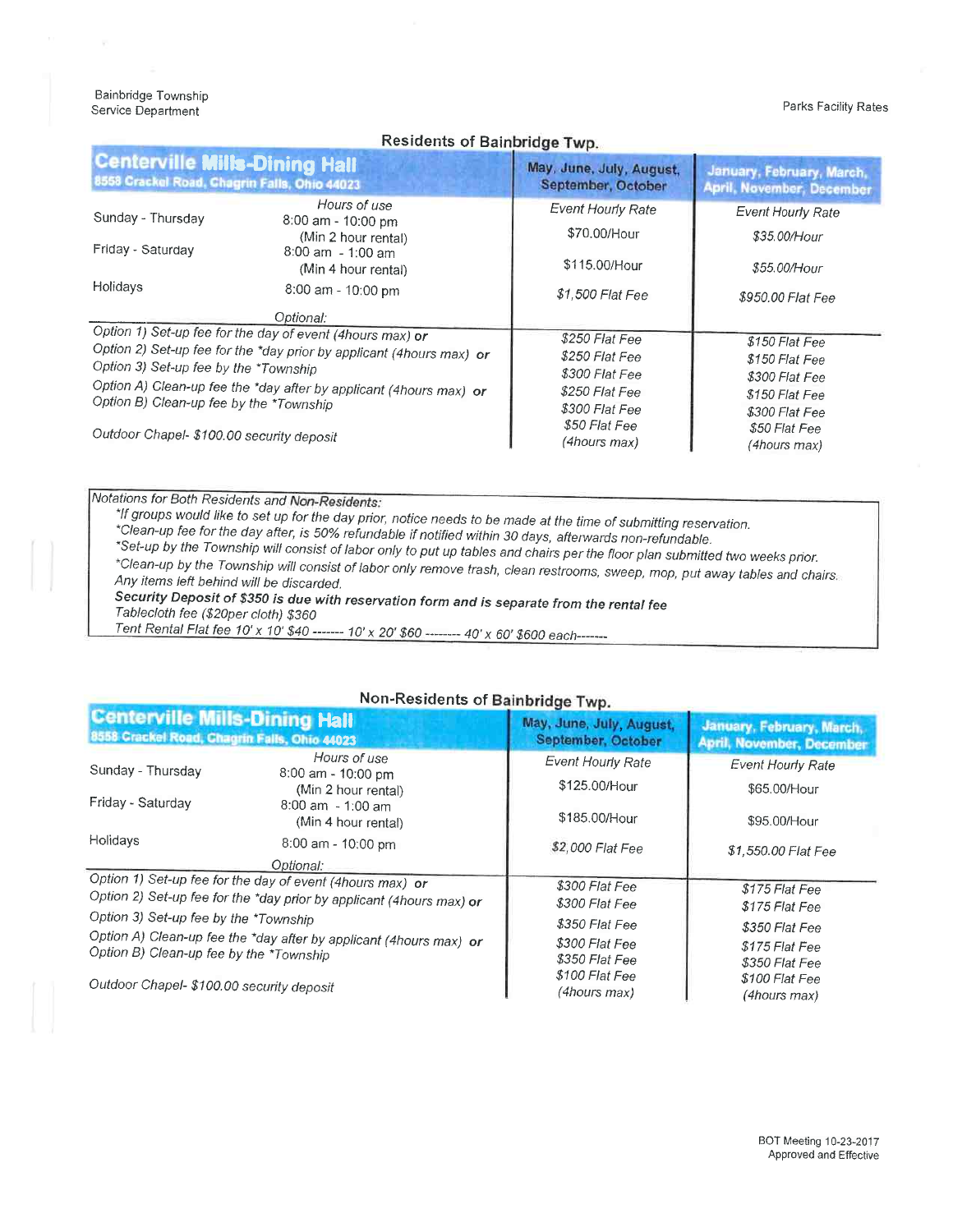| <b>Centerville Mills-Lakeside</b><br>(On the corner of St. Rt. 306 & Crackel Rd.)<br>8558 Crackel Road, Chagrin Falls, Ohio 44023 |                                                         | <b>Residents of</b><br><b>Bainbridge Twp.</b> | <b>Non-Residents of</b><br><b>Bainbridge Twp.</b> |
|-----------------------------------------------------------------------------------------------------------------------------------|---------------------------------------------------------|-----------------------------------------------|---------------------------------------------------|
| Sunday - Thursday                                                                                                                 | Hours of use<br>8:00 am - 10:00 pm                      | Event Hourly Rate                             | Event Hourly Rate                                 |
|                                                                                                                                   | (Min 2 hour rental)                                     | \$30.00/Hour                                  | \$45.00/Hour                                      |
| Friday - Saturday                                                                                                                 | 8:00 am - 1:00 am                                       | \$40.00/Hour                                  | \$55.00/Hour                                      |
| Holidays                                                                                                                          | (Min 4 hour rental)<br>8:00 am - 10:00 pm               | \$250.00 Flat Fee                             | \$300.00 Flat Fee                                 |
|                                                                                                                                   | Security Depart of $8100$ is concrete from the security |                                               |                                                   |

Security Deposit of \$100 is separate from the rental fee

\*If Fee waiver is requested and approved, the Building Attendant fee still applies- if held after 4pm

| Centerville Mills-Fishing Passes (Seasonal April-November) |                              |
|------------------------------------------------------------|------------------------------|
| <b>Bainbridge Twp. Residents</b>                           |                              |
| Family Pass<br>Single Pass<br>Senior Pass (age 65+)        | \$25.00<br>\$10.00<br>\$5.00 |
| Non-Residents                                              |                              |
| <b>Family Pass</b>                                         | \$65.00                      |
| Single Pass                                                | \$50.00                      |
| Senior Pass (age 65+)                                      | \$15.00                      |

# Centerville Mills-Sports \$100.00 Security Deposit

Monday - Sunday \$15/hour

Basketball Court, Volleyball Court, Multi-purpose field, Bocce Court, & Baseball field Bainbridge Twp. Residents & Non-Residents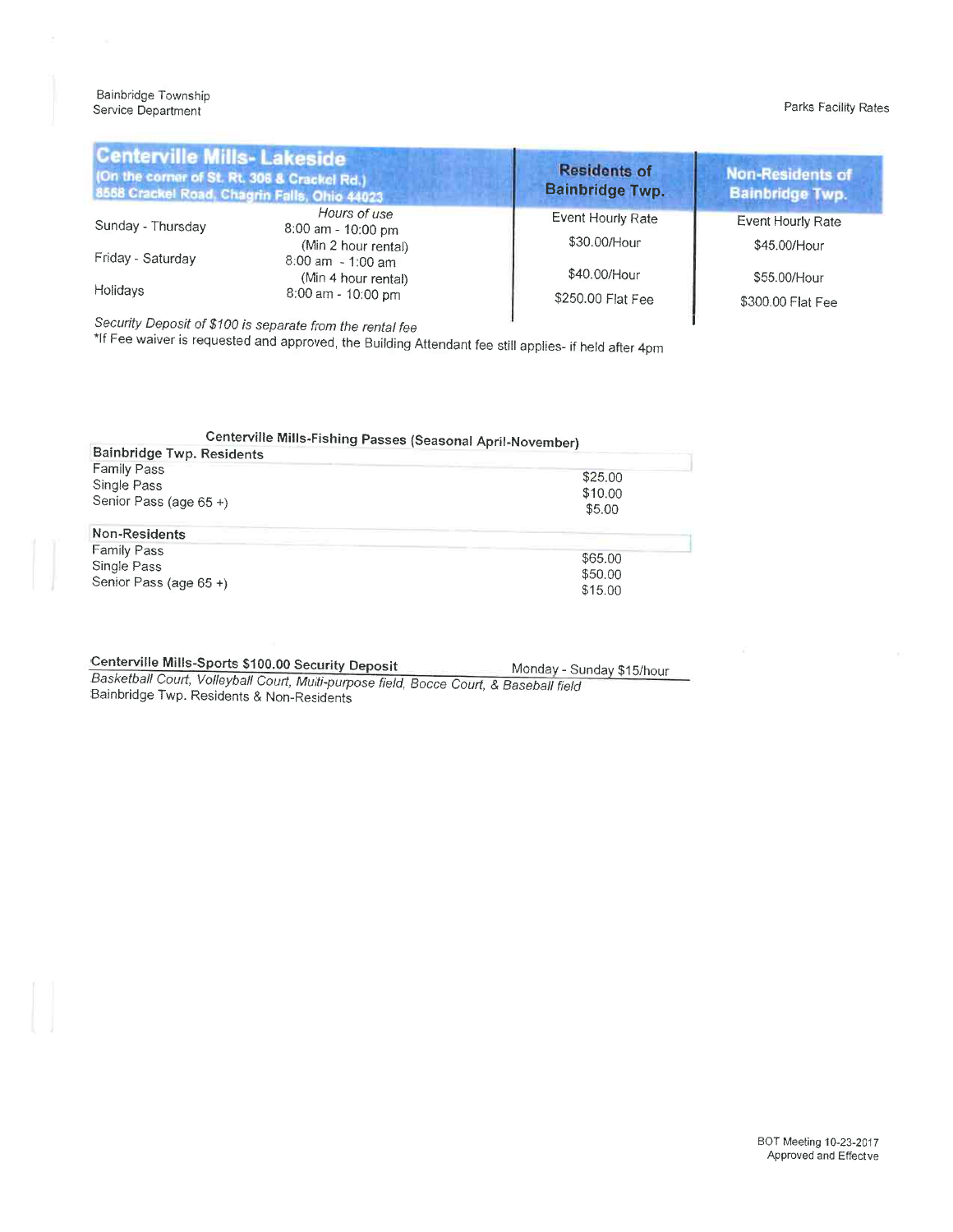Bainbridge Township Service Department

| River Road Park<br>17535 Chagrin River Road, Chagrin Falls, Ohio 44023 | <b>Residents of</b><br><b>Bainbridge Twp.</b> | <b>Non-Residents of</b><br><b>Bainbridge Twp.</b> |
|------------------------------------------------------------------------|-----------------------------------------------|---------------------------------------------------|
| Pavilion                                                               | \$25.00/hour                                  | \$35.00/hour                                      |
| Sports, Volleyball Court,<br>Multi-purpose field, & Baseball field.    | \$15.00/hour                                  | \$20.00/hour                                      |
| *Minimum of 2 hour rental                                              |                                               |                                                   |

\$150.00 Security Deposit

 $\Omega$  . The set of the set of the  $\Omega$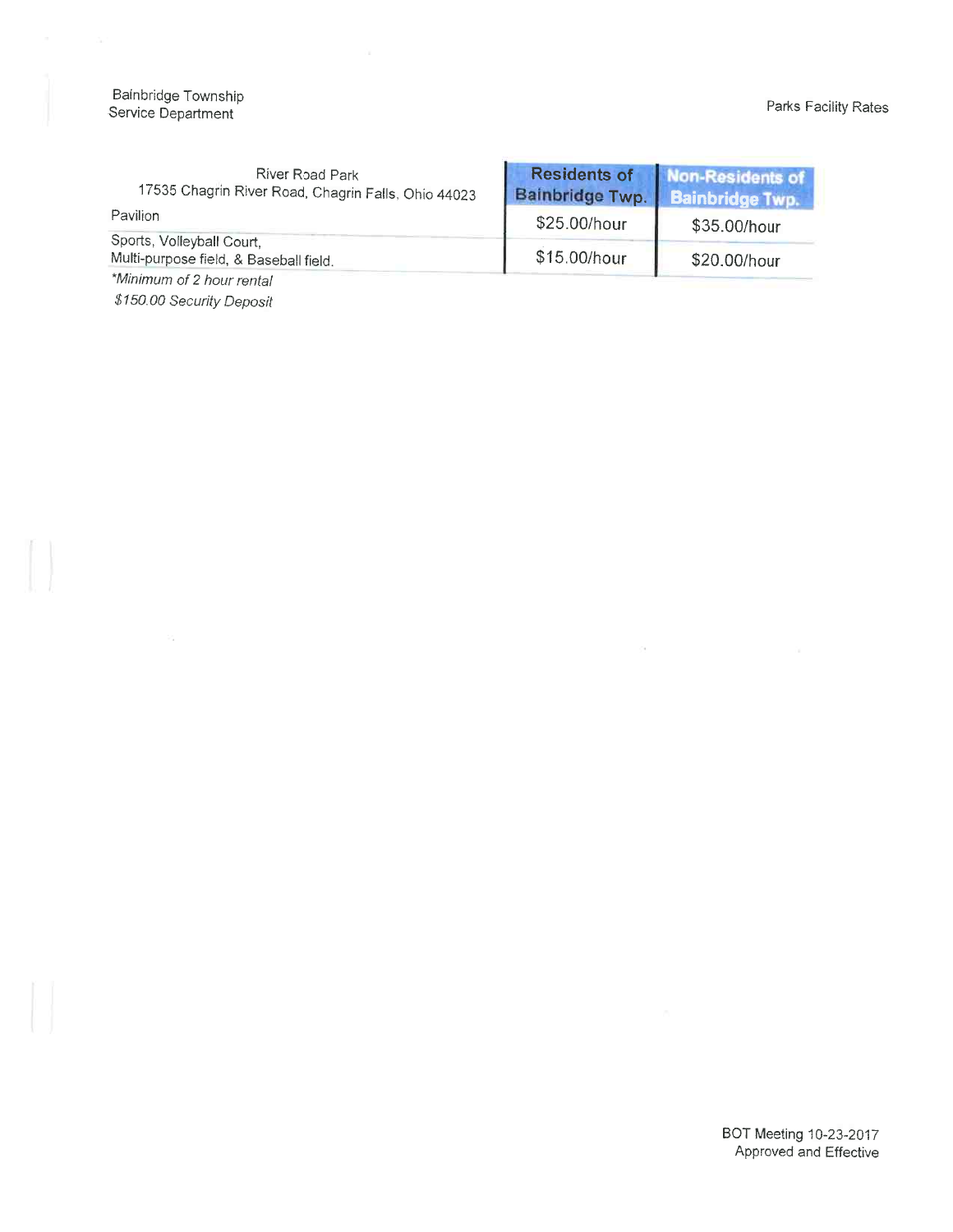Bainbridge Township Service Department

 $\bar{\chi}$ 

| Settlers Park (Behind Service Dept.)<br>17800 Haskins Road, Chagrin Falls, Ohio 44023 | <b>Residents of</b><br><b>Bainbridge Twp.</b> |              |
|---------------------------------------------------------------------------------------|-----------------------------------------------|--------------|
| Pavilion and/or Gazebo                                                                | \$25,00/hour                                  | \$35.00/hour |
| Sports, Volleyball Court,<br>Multi-purpose field, & Baseball field.                   | \$15.00/hour                                  | \$20.00/hour |
| *Minimum of 2 hour rental                                                             |                                               |              |

\$150.00 Security Deposit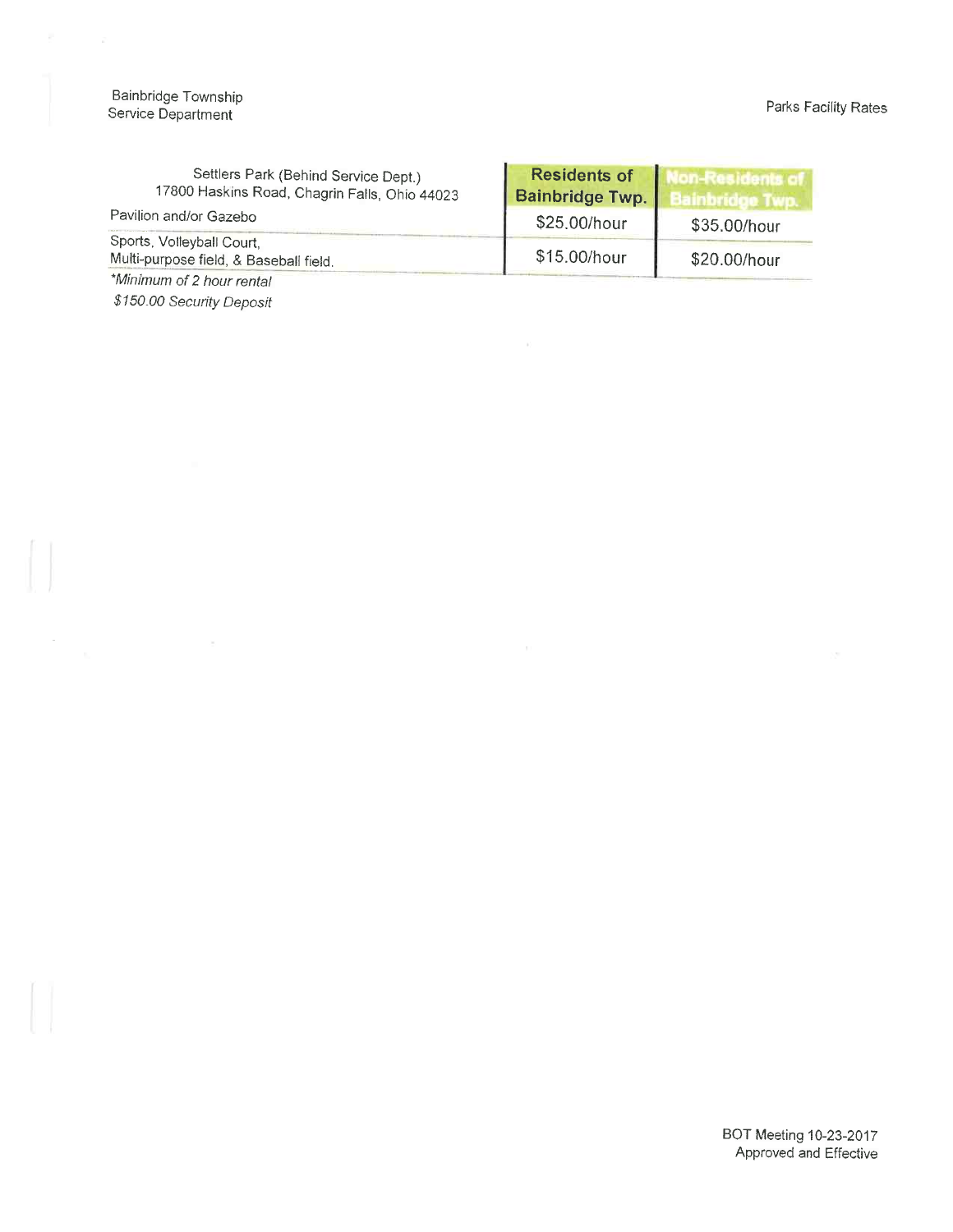| Heritage Park                                                       | <b>Residents of</b><br>Bainbridge Twp. | ion-Residents of |
|---------------------------------------------------------------------|----------------------------------------|------------------|
| Gazebo                                                              | \$25.00/hour                           | \$35.00/hour     |
| Sports, Volleyball Court,<br>Multi-purpose field, & Baseball field. | \$15.00/hour                           | \$20.00/hour     |
| *Minimum of 2 hour rental                                           |                                        |                  |

\*Wedding Photos Only \$25.00 security deposit- Rental fee still applies

BOT Meeting 10-23-2017 Approved and Effective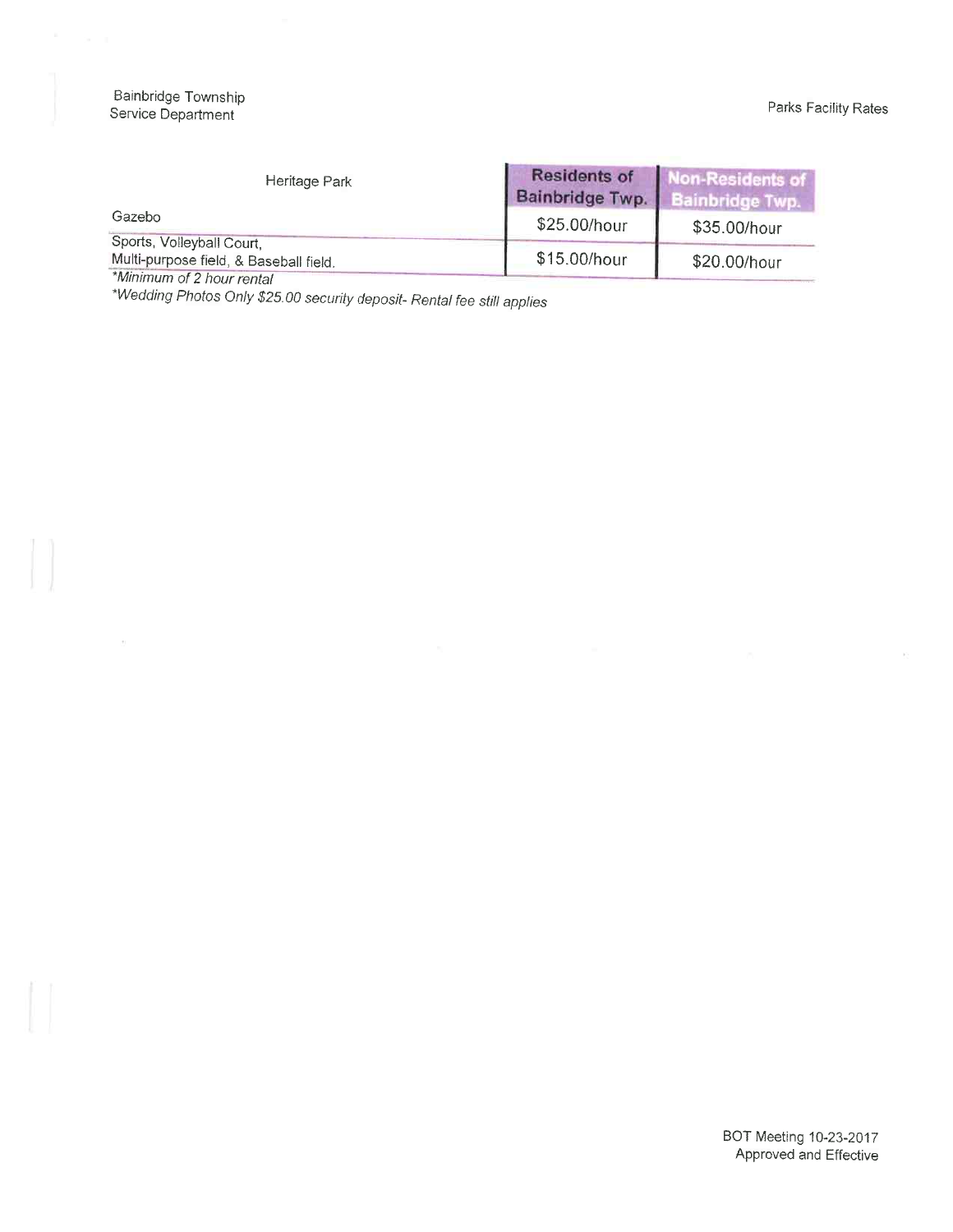#### **RESTLAND CEMETERY BAINBRIDGE TOWNSHIP, OHIO CEMETERY FEES**

## **Grave Openings (burials)**

Burial fees shall be paid two business days prior to burial. \$750.00 - weekdays and Saturdays Disinterment of full burial \$1,000.00

# Cremains (urn burials) - In Ground and Niche

Burial fees shall be paid two business days prior to burial. \$400.00 - weekdays and Saturdays Disinterment of cremains burial is 1.5 times the current rate

#### **Cost for Graves**

| $4'x 12'$ full size grave: |            |
|----------------------------|------------|
| Current Residents          | \$750.00   |
| Former-Resident Rate       | \$1,500.00 |

#### Concrete Footer for Grave Markers:

| $2' \times 12''$ | \$200.00                                             |
|------------------|------------------------------------------------------|
| $3' \times 12''$ | \$250.00                                             |
| $4' \times 12''$ | \$300.00 - written approval from Bainbridge Township |
| $5' \times 12''$ | \$350.00 - written approval from Bainbridge Township |
| $6' \times 12''$ | \$400.00 - written approval from Bainbridge Township |

\*Standard government headstone or marker provided by the Department of Veterans Affairs footers will be at no charge.

\*Cost for removal of footer and/or headstone is 1.5 times the current rate

Repurchase of Unused Graves 75% of current price Tent Rental Fee  $(12 \times 12)$ 

\$50.00 (weekdays) \$75.00 (Saturdays and all nonstandard burial hours)

Cost for Niche (Columbarium)

|                | Resident   | Non Resident |
|----------------|------------|--------------|
| Upper Two Rows | \$1,500.00 | \$2,500.00   |
| Lower Two Rows | \$1,400.00 | \$2,400.00   |

Cost of Inscriptions (Columbarium Niche)

Single inscription consisting of one name and years of birth and death - \$200.00 In case of pre-need inscription, final year of death included.

Double inscription consisting of two names and years of birth and death - \$375.00 In case of pre-need inscription, final year of death included.

The fees for inscriptions are subject to change.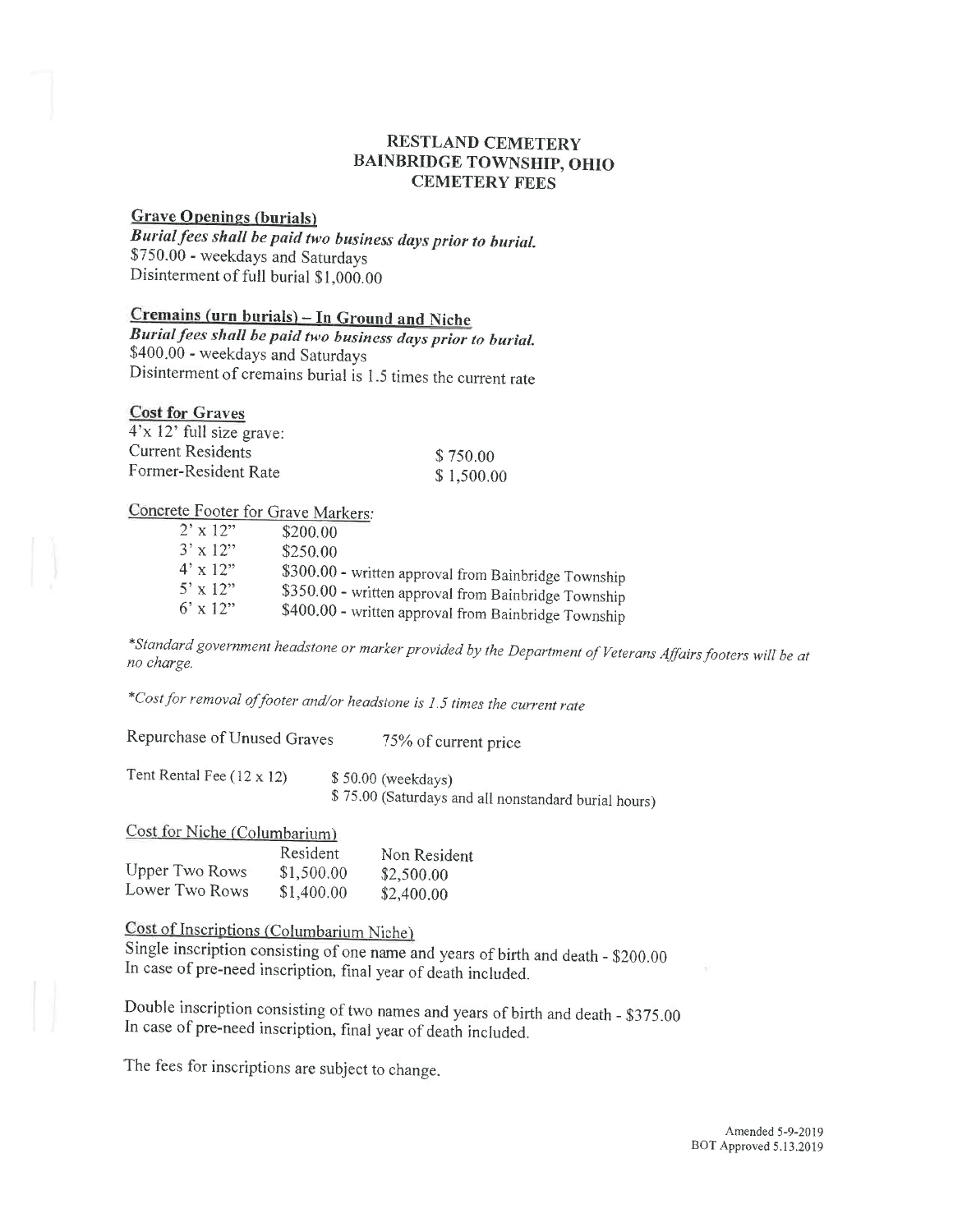## **BAINBRIDGE TOWNSHIP ZONING APPLICATION FEES**

#### BUILDINGS STRUCTURES AND USES STARTED PRIOR TO ISSUANCE OF A ZONING CERTIFICATE

inclusive of accessory structures, parking lots and signage

New development plans for which approval is inclusive of primary building(s) and accessory structures including but not limited to accessory buildings, parking lots, driveways, signage, fencing, site plans and landscape plans which are processed as a single application. All proposed accessory structures must be shown on the plans.

Revisions to approved Zoning Certificates

Alterations not involving building footprint expansion or substantial reconstruction (includes tenant finishes and/or interior buildout)

Use/Occupancy/Change of Occupancy Accessory Structures - including fences, walks and flag poles Parking lot and driveway alterations

Temporary buildings, structures and uses

floor measured to outside walls

\$200.00 + \$.20 per sq.' of floor area per story of buildings measured to outside walls + fees for each accessory structure included as a part of the plan approvals.

> 1/2 the original application fee -(min. \$100.00/max \$500.00)

> > \$200.00

\$200.00

\$100.00

\$200.00

\$100.00

| FEES ARE SUBJECT TO BEING TRIPLED |  |
|-----------------------------------|--|
|-----------------------------------|--|

| <b>RESIDENTIAL USE APPLICATIONS(*)</b>                           | <b>Fees</b>                                         |
|------------------------------------------------------------------|-----------------------------------------------------|
|                                                                  | \$500.00 - single family detached                   |
| New Dwelling Unit(s)                                             | \$500.00 + \$200.00 per unit - multi                |
| Addition to a Dwelling Unit                                      | family/townhouse/apartments                         |
|                                                                  | \$75.00                                             |
| <b>Accessory Building Detached</b>                               | \$100.00 - covered/roofed structures                |
|                                                                  | \$50.00 per structure including but not limited to  |
| Accessory Structures and Uses                                    | decks, patios, sidewalks, driveways, parking areas, |
|                                                                  | fences, ponds, and pools.                           |
| Home Occupation                                                  | \$100.00                                            |
| Structural Alterations not involving expansion or substantial    |                                                     |
| reconstruction                                                   | \$50.00                                             |
| Revisions to approved Zoning Certificates                        | \$50.00                                             |
| Temporary buildings, structures and uses                         | \$50.00                                             |
| NON-RESIDENTIAL USE APPLICATIONS(*)                              | <b>Fees</b>                                         |
| New construction or substantial reconstruction and additions not | $$200.00 + $.20$ per square foot of floor area per  |

Effective - October 25, 2021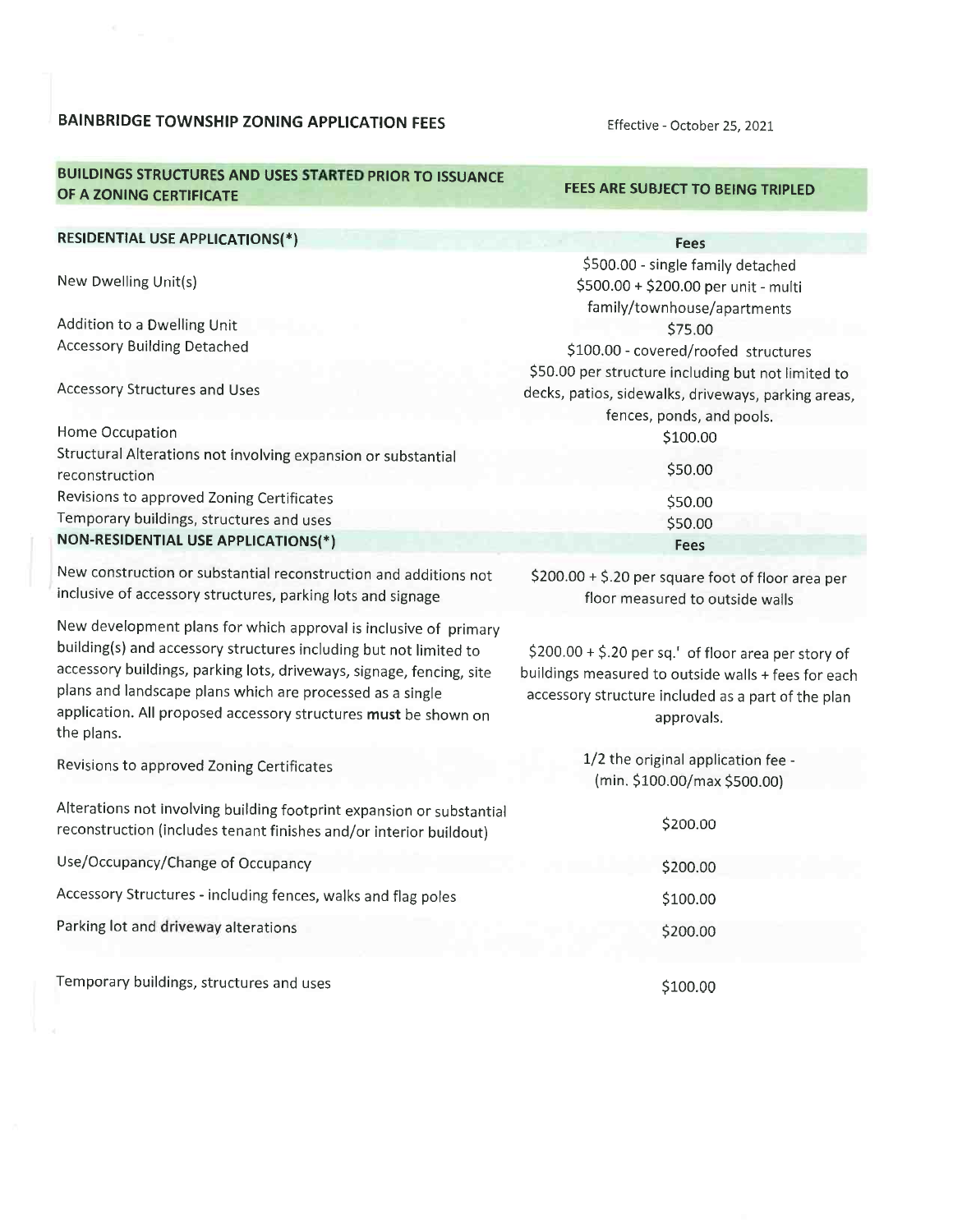| <b>SIGNAGE APPLICATIONS(*)</b>                                                                                                                                                        | Fees                                                            |
|---------------------------------------------------------------------------------------------------------------------------------------------------------------------------------------|-----------------------------------------------------------------|
| Wall signs                                                                                                                                                                            | \$200.00                                                        |
| Ground Signs (Freestanding) including temporary construction signs                                                                                                                    | \$300.00                                                        |
| Home Occupation                                                                                                                                                                       | \$100.00                                                        |
| Home Owner Association Signs                                                                                                                                                          | Fee Waived                                                      |
| Auxillary/Temporary Signage including Menu Boards/Directional<br>Signs for Drive-thru Facilities, Sandwich Boards, Window Signs and<br>all other signs requiring a zoning certificate | \$100.00                                                        |
| Billboards                                                                                                                                                                            | \$1,000.00                                                      |
| <b>BOARD OF ZONING APPEALS HEARING FEES(*)</b>                                                                                                                                        | Fees                                                            |
| Area variances - Residential uses                                                                                                                                                     | \$150.00                                                        |
| Non-residential area variances including substitutions and<br>expansions of non-conforming uses                                                                                       | \$300.00                                                        |
| <b>Sign Variances</b>                                                                                                                                                                 | \$300.00                                                        |
| Use Variances                                                                                                                                                                         | \$1,000.00                                                      |
| New Conditional Use Applications as listed in the zoning resolution                                                                                                                   | \$1,000.00                                                      |
| Conditional Use Applications for renewal, ownership change or<br>modifications to previously approved conditional uses                                                                | \$300.00                                                        |
| Appeal Alleging Error by Zoning Inspector                                                                                                                                             | \$300.00                                                        |
| <b>ZONING COMMISSION(*)</b>                                                                                                                                                           | Fees                                                            |
| Zoning Amendment applications                                                                                                                                                         | \$1,000.00 plus costs of Court Reporters for public<br>hearings |
| TELECOMMUNICATION TOWERS(*)                                                                                                                                                           | Fees                                                            |
| <b>Permitted Uses</b>                                                                                                                                                                 | \$200.00                                                        |
| Conditional uses                                                                                                                                                                      | \$1,000.00                                                      |
| Variance in a permitted district                                                                                                                                                      | \$300.00                                                        |
| <b>BLASTING APPLICATION(*)</b>                                                                                                                                                        | Fees                                                            |
| One time fee per blasting contractor per year                                                                                                                                         | \$1,000.00 (includes first certificate to blast)                |
| Subsequant zoning certificates for each blast after first                                                                                                                             | \$50.00                                                         |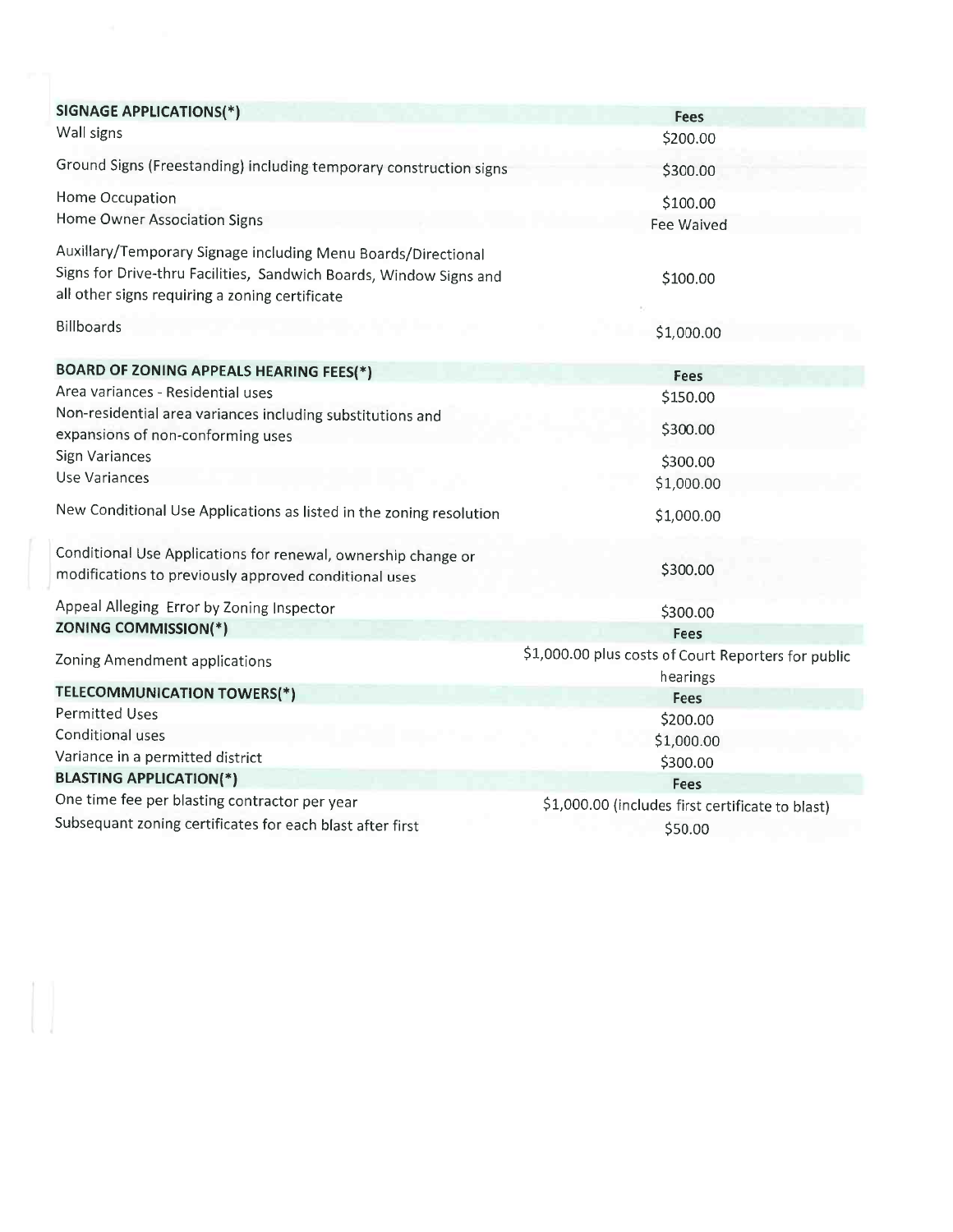## DEVELOPMENT PLANS AND ZONING APPLICATIONS SUBJECT TO CONSENT JUDGMENT ENTRY # 21M000337 (CJE)\*

Preliminary Development Plan (PDP) Review \$250.00 per acre (see Design Guidelines) PDP + Architectural Plan Review \$500.00 per acre (see Design Guidelines) Final Development Plan Review \$1,000.00 per acre (see Design Guidelines) Zoning Applications for residential dwelling unit(s) See Residential Use Applications fees above Zoning Applications for accessory structures to single family See Residential Use Applications fees above residential dwellings. Zoning certificates for Non-residential use buildings and structures See Non-Residential Use Appliction fees above Zoning applications for accessory buildings and structures to See Non-Residential Use Appliction fees above development other than a single family dwelling Signage See Signage Application Fees above

Accessory structures permitted by the CJE but not addressed above

#### **ADMINISTRATIVE AND REVIEW FEES\***

**Additional fees** 

All fees shall be paid at the time of application submittal.

\* Applicants are responsible for all additional costs incurred beyond the minimum fees as set forth above. Additional costs are defined as, but not limited to certified mailing expenses, newspaper advertisements, and/or associated professional services as deemed necessary by the township to facilitate plan reviews and hearings by the Zoning Inspector, the Board of Zoning Appeals, the Zoning **Commission and the Board of Trustees.** 

\$100.00

Fees are not refundable after legal notices are sent or posted.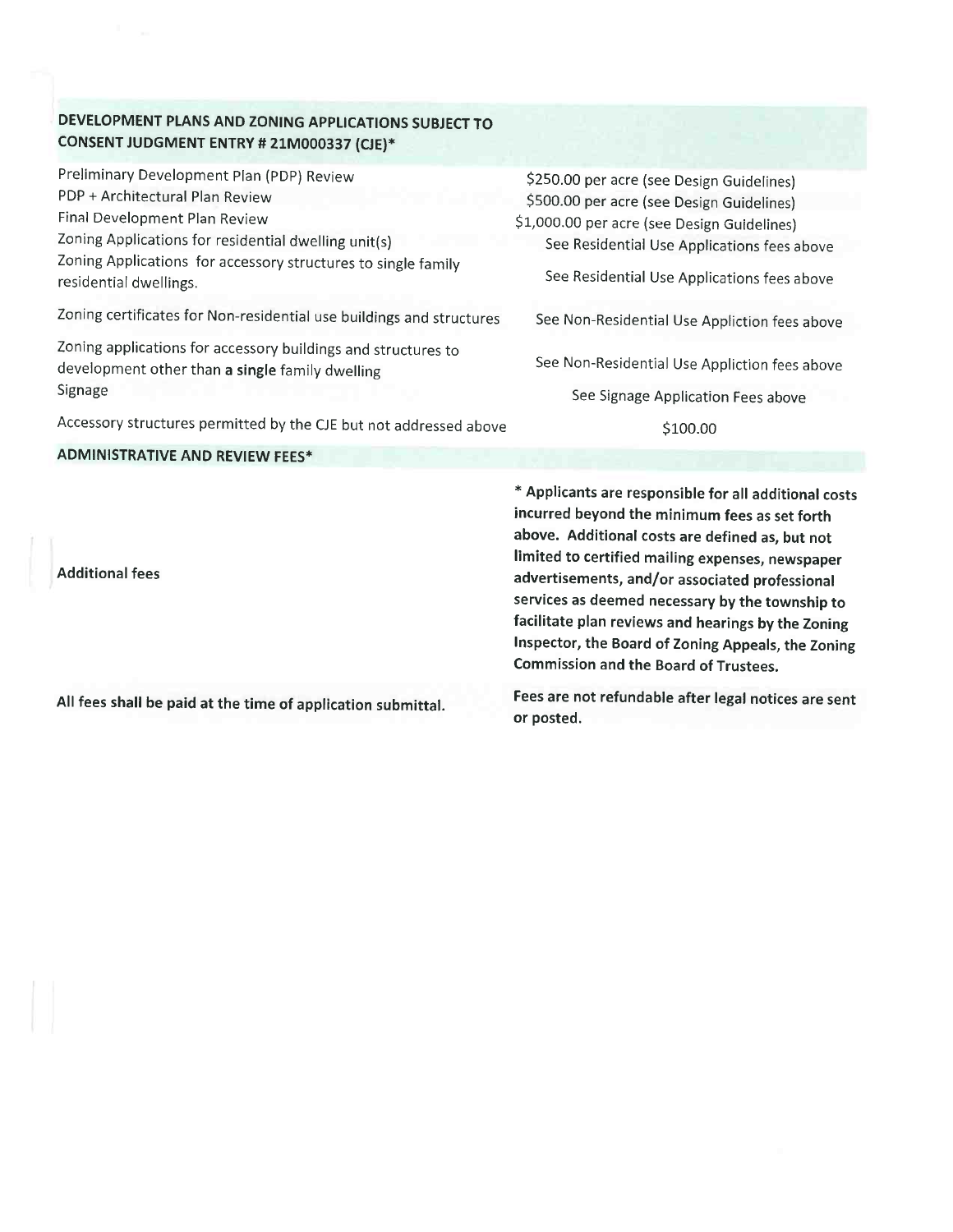

# **BAINBRIDGE TOWNSHIP BOARD OF TRUSTEES 2022 MEETING SCHEDULE**

The Bainbridge Township Board of Trustees has scheduled an Executive Session prior to every regularly scheduled meeting per the Ohio Revised Code 121.22(G) at 6:00 P.M. to be cancelled when not needed. Therefore, the Open Session will resume at 7:00 P.M. The regular meetings are the second and fourth Monday of every month as follows:

> **January 10, 2022 February 14, 2022** March 14, 2022 April 11, 2022 May 9, 2022 June 13, 2022 July 11, 2022 **August 8, 2022** September 12, 2021 October 10, 2022 **November 14, 2022 December 5, 2022**

Janice S. Sugarman, Fiscal Officer Bainbridge Township

Notified: **Chagrin Valley Times** News Herald Geauga County Maple Leaf **January 24, 2022 February 28, 2022** March 28, 2022 April 25, 2022 May 23, 2022 June 27, 2022 July 25, 2022 **August 22, 2021 September 26, 2022 October 24, 2022 November 28, 2022 December 19, 2022** 

Bainbridge Town Hall | 17826 Chillicothe Road, Chagrin Falls, OH 44023 | (440) 543 - 9871 | bainbridgetwp.com

The Gateway to Geauga County